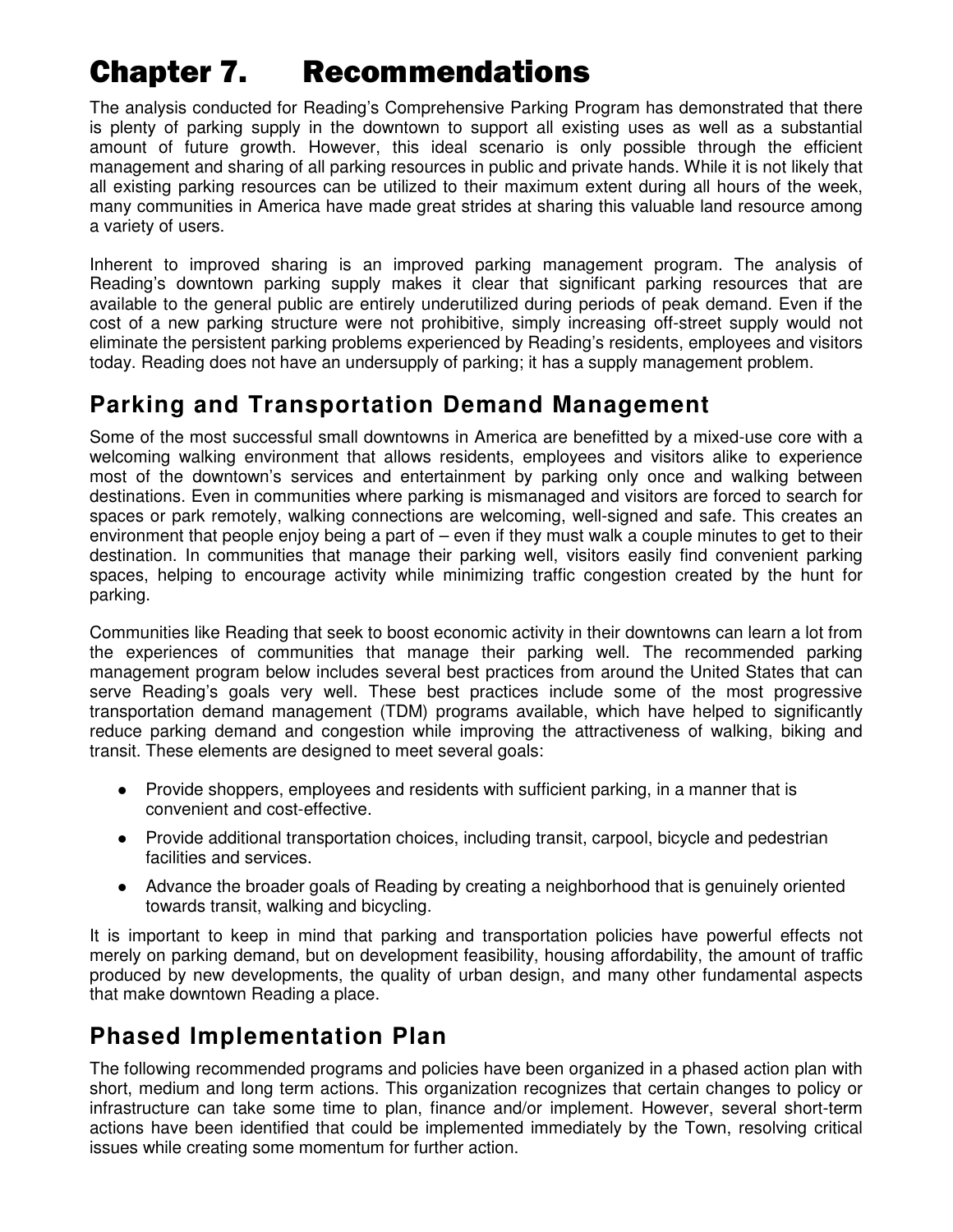# **Short-Term Actions**

The following actions are recommended to be implemented within the next 6 months. They are grouped into parking management and TDM actions.

# Parking Management:

### 1) Expand the Employee Parking Permit Program

Today, residents of Reading who work in downtown can park at over 350 on-street resident-only spaces with their \$25 per year Community Access Sticker – in addition to any private off-street parking privileges they may have. However, most employees come from other communities. The Town provides a \$20 per month, or \$240 per year, Employee Parking Permit that allows these employees to park in 70 on-street and 27 off-street spaces in downtown (see Figure 73). This program is oversubscribed, with all available permits sold-out by the beginning of the calendar year. Heavy utilization of many employee permit parking spaces was observed. However, some areas, such as eastern Haven and Chapin, are underutilized. The parking survey and interviews revealed that the majority of employees do not know that this program exists, but they were very interested in obtaining these permits in the future.

Therefore, based on the rapid sell-out of existing permits and the evident latent demand, the number of employee permit permits should be increased to meet demand as soon as possible. The Town should also consider expanding employee permit parking locations, depending on the utilization of existing spaces and the feedback of employees who are not using the underutilized spaces today.



# **Figure 73: Employee Parking Permit Areas**

**Nelson Nygaard**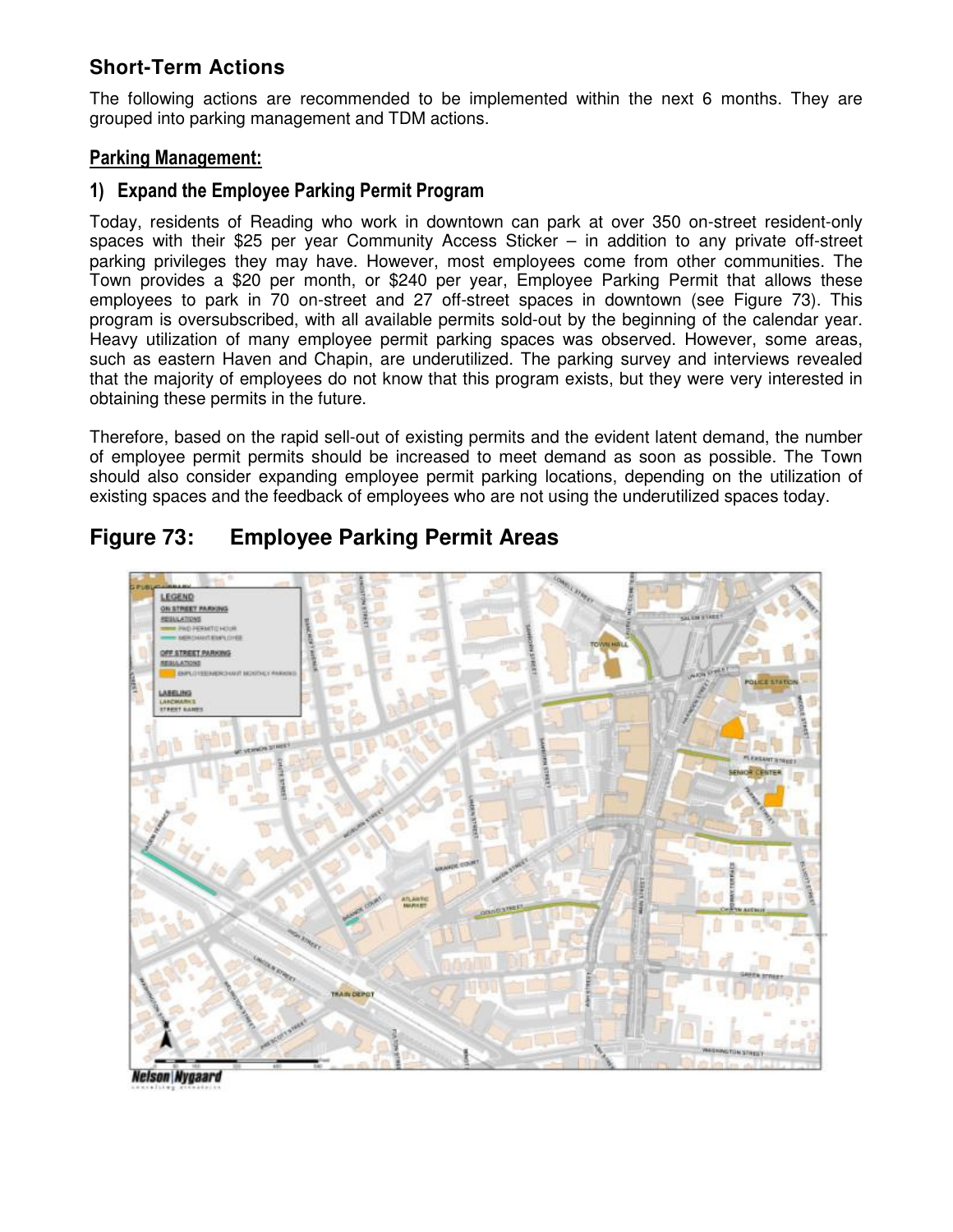# Careful Expansion of Regulation

Likely locations for converting existing on-street regulations to the "2-Hr Parking or All-Day With Employee Permit" regulation include areas where daytime on-street utilization is low. In the commercial areas of downtown, this includes Ash Street between Washington and Haven, Sanborn Street between Woburn and Haven, and Woburn Street west of Sanborn. These areas have low demand from other users and have no direct impact on primarily residential streets. This would add another 88 spaces to the employee permit parking program and at least another 100 or more permits, depending on the average daily vacancy rate the Town chooses to employ.

Other areas on the edge of the commercial core of downtown Reading have private residences with tenants and homeowners frequently needing to park on-street. These areas tend to be an untapped resource for downtowns, even though there is a fear of negative impacts on residents. Most of the time, residents are entirely unaffected by daytime employees parking on residential streets for two basic reasons: 1) if a resident commutes to work by car, their on-street space is vacant for employee use during the day, and the employee has usually left before the resident returns home; and 2) if a resident remains at home or stores a car on-street, their vehicle is usually occupying the space early in the morning before any employees would arrive to park.

There are a large quantity of residential on-street spaces within a short walk of downtown businesses that stay vacant throughout the workday. These represent a great opportunity for the Town to expand its employee permit program in pace with demand. Residents at workshops held during this study encouraged this activity if it would help the Town's parking problems, as long as there was protection against losing a place to park when residents returned home. For instance, the unregulated stretch of Green Street east of Main is a likely candidate for this regulation.

This resident-employee dynamic changes when restaurant workers are included, who often work night shifts after residents are home. Fortunately, the number of available on-street spaces in commercial areas opens up dramatically after 5PM, so employee permit parking on residential streets can easily be limited to daytime work hours only.

#### Increase Outreach and Visibility

The Town has the potential to greatly increase the effectiveness of its employee permit program while resolving many of the observed parking utilization problems in the downtown. By working with the business community to market the availability of employee permits and the areas where they can be used, enrollment could increase dramatically in a short time. Simple employer notices, information on the Town's website, and outreach from the Chamber of Commerce can reach most of Reading's employees who do not know about the program today.

#### Evaluate Permit Cost

 $\overline{a}$ 

The current cost of \$20 per month or \$240 per year should cover all administrative costs, but it is unclear whether this also covers the Town's enforcement costs. It may be prudent for the Town to evaluate the labor cost per parking space that is enforced today by the Town's parking control officer to determine if this fee is adequate to cover the enforcement cost for the portion of downtown spaces that are regulated for employees. Adjustments to the permit fee may be warranted.

Nonetheless, \$20 per month (or approximately \$1.00 per workday) is a fairly low parking cost in the greater Boston area, where off-street parking is generally available starting at \$50 per month<sup>2</sup>. If demand for employee permits continues to remain strong after the quantity of permits and spaces is increased, permit prices should be increased.

 $^2$  Based on a review of parking spaces for rent in the greater Boston area on craigslist.com.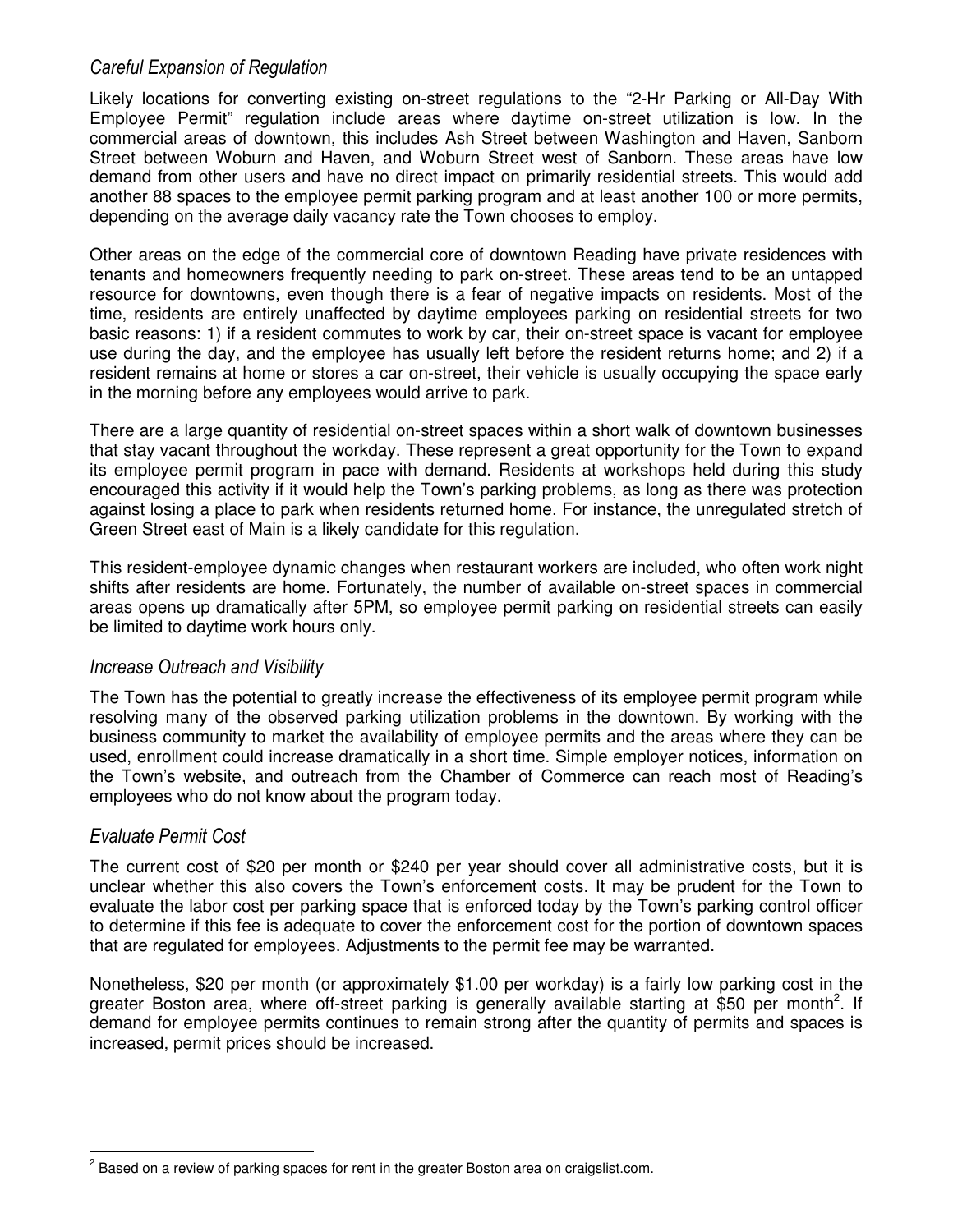# Annual Reporting

Municipal fees are often met with opposition from many residents and employees, regardless of their justification. The Town would be greatly benefitted by revealing the costs and revenues of their permit program on an annual basis in order to deflect complaints that the system is a "money grab" or something to "pad the general fund." More importantly, any surplus revenues should be clearly identified and dedicated to improvements or programs that benefit the business community in downtown Reading. This has the effect of showing that the Town is giving back to its employees a benefit for their fee, which may include measures such as sidewalk improvements, façade improvements, marketing and signing, or future parking facilities. Details of a comprehensive benefit program like this can be found in Recommendation 2 below.

# 2) Establish a Parking & Transportation Fund

Surplus revenues from the employee permit program and other additional revenue sources, such as additional ticket revenue (see Recommendation 4) or in-lieu of parking fees (see Recommendation 11), should fund public improvements that benefit the downtown. If downtown parking revenues seem to disappear into the General Fund, where they may appear to produce no direct benefit for downtown businesses, there will be little support for parking policies that may ultimately benefit business, such as increased permit fees, installing parking meters, or adjusting regulations. When Reading's merchants and residents can clearly see that the monies collected are being spent for the benefit of their downtown, on projects that they have helped to choose, they become willing to support parking policies that generate revenue for the Town. If experience from other cities is any guide, many will become active advocates for the concept.<sup>3</sup>

To develop support for parking regulation changes, and to build support for charging fair market rates for permits, it is crucial to give local stakeholders a strong voice in setting policies for the downtown, deciding how downtown parking revenues should be spent, and overseeing downtown investments to ensure that the monies collected from employees and customers are spent wisely.

Potential uses for Parking and Transportation Fund revenues include:

- Landscaping and streetscape greening
- Increased frequency of trash collection
- Street cleaning, power-washing of sidewalks, and graffiti removal
- Parking, transit, pedestrian, and bicycle infrastructure and amenities
- Additional parking enforcement
- Marketing and promotion of Reading's merchants
- Additional programs and projects as recommended by downtown stakeholders and approved by the Board of Selectmen

A number of different organizational structures can be used to establish and oversee a Parking and Transportation Fund. The fund can be managed by a quasi-public entity, similar to a Business Improvement District. Alternatively, the fund can be established as simply a financial entity (somewhat like an assessment district), which would require by ordinance that parking revenues raised within the downtown be spent to benefit the downtown. Under this arrangement, the fund would be managed and housed within an existing Town department, such as the Department of Public Works.

# 3) Adjust Time-Limits

 $\overline{a}$ 

Many downtowns suffer from a common problem. The most visible and most convenient parking spaces are frequently entirely full, while simultaneously, parking spaces just behind a building or a block away sit largely vacant. The result is often a perceived parking shortage, even when a

<sup>&</sup>lt;sup>3</sup> Parking Benefit Districts are currently in place in Pasadena, Boulder, San Diego, Austin, Seattle, and Aspen.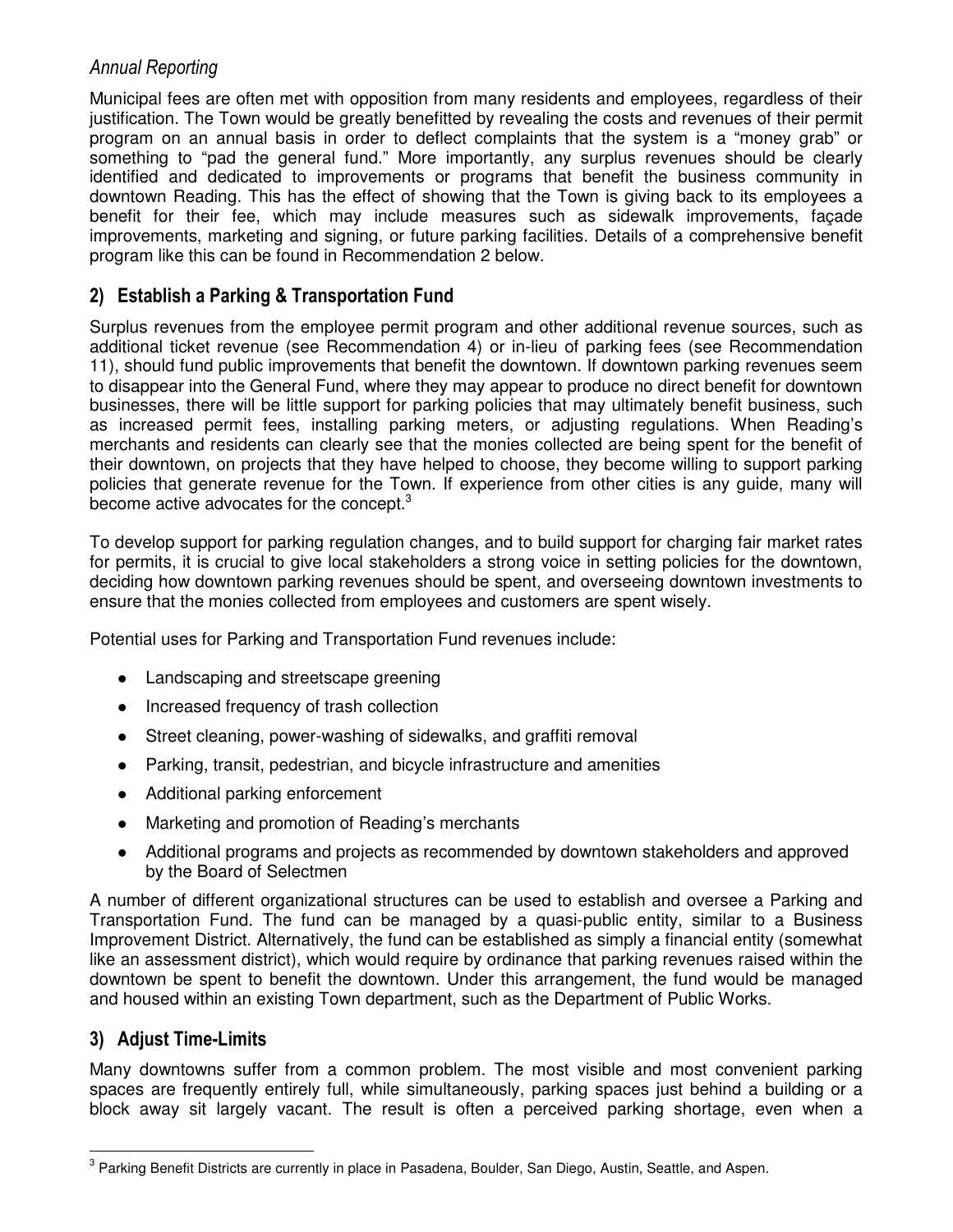downtown as a whole has hundreds of vacant parking spaces available. In many downtowns, employees occupy the best spaces, even when time limits are instituted to try to reserve these spots for customers. As one downtown merchant describes the situation in his town, "Parking is a problem for businesses because employees park on Main St. and side streets and prevent customers from parking…We need parking management and enforcement strategies to prevent employees from doing the '2-hour shuffle' downtown."

The most common mechanism that communities use to create vacancies in prime parking spaces is to set time limits and give tickets to violators. Time limits, however, bring several disadvantages: enforcement of time limits is labor-intensive and difficult, and downtown employees, who quickly become familiar with enforcement patterns, often become adept at the "two hour shuffle", moving their cars regularly or swapping spaces with a coworker several times during the workday. Even with strictly enforced time limits, if there is no price incentive to persuade employees to seek out less convenient, bargain-priced spots, employees will probably still park in prime spaces.

For customers, strict enforcement can bring "ticket anxiety" – the fear of getting a ticket if one lingers a minute too long (for example, in order to have dessert after lunch). As Dan Zack, Downtown Development Manager for Redwood City, CA, puts it, "Even if a visitor is quick enough to avoid a ticket, they don't want to spend the evening watching the clock and moving their car around. If a customer is having a good time in a restaurant, and they are happy to pay the market price for their parking spot, do we want them to wrap up their visit early because their time limit wasn't long enough? Do we want them to skip dessert or that last cappuccino in order to avoid a ticket?"

While on-street pricing is the preferred mechanism to turn-over spaces, even in small downtowns like Needham's, it is a difficult measure to implement without a lot of political support and extended education. In the long-term, on-street pricing is entirely appropriate for Reading, since it would solve many of the problems that exist today. However, time-limits are the tool of choice in Reading today.

Establishing the best time-limit that accommodates customers conveniently while encourages adequate turnover is an inexact science. While some parkers may be satisfied with the existing time limit, many others are not. Lengthening a time limit may induce some parkers to stay longer; attract new parkers who appreciate the added time; and push away short-term parkers who can't find a space as conveniently. Shortening a time-limit may drive some employees out of customer spaces but also drive away some customers who want to stay longer. Reading's most predominant time-limit throughout downtown is 2-hours. While this time may have some historical precedent, it is most defendable as a common value used in most Massachusetts downtowns.

The data supporting a better time limit is mostly inconclusive. The user survey revealed a wide spectrum of parking durations in downtown, as shown in Figure 74.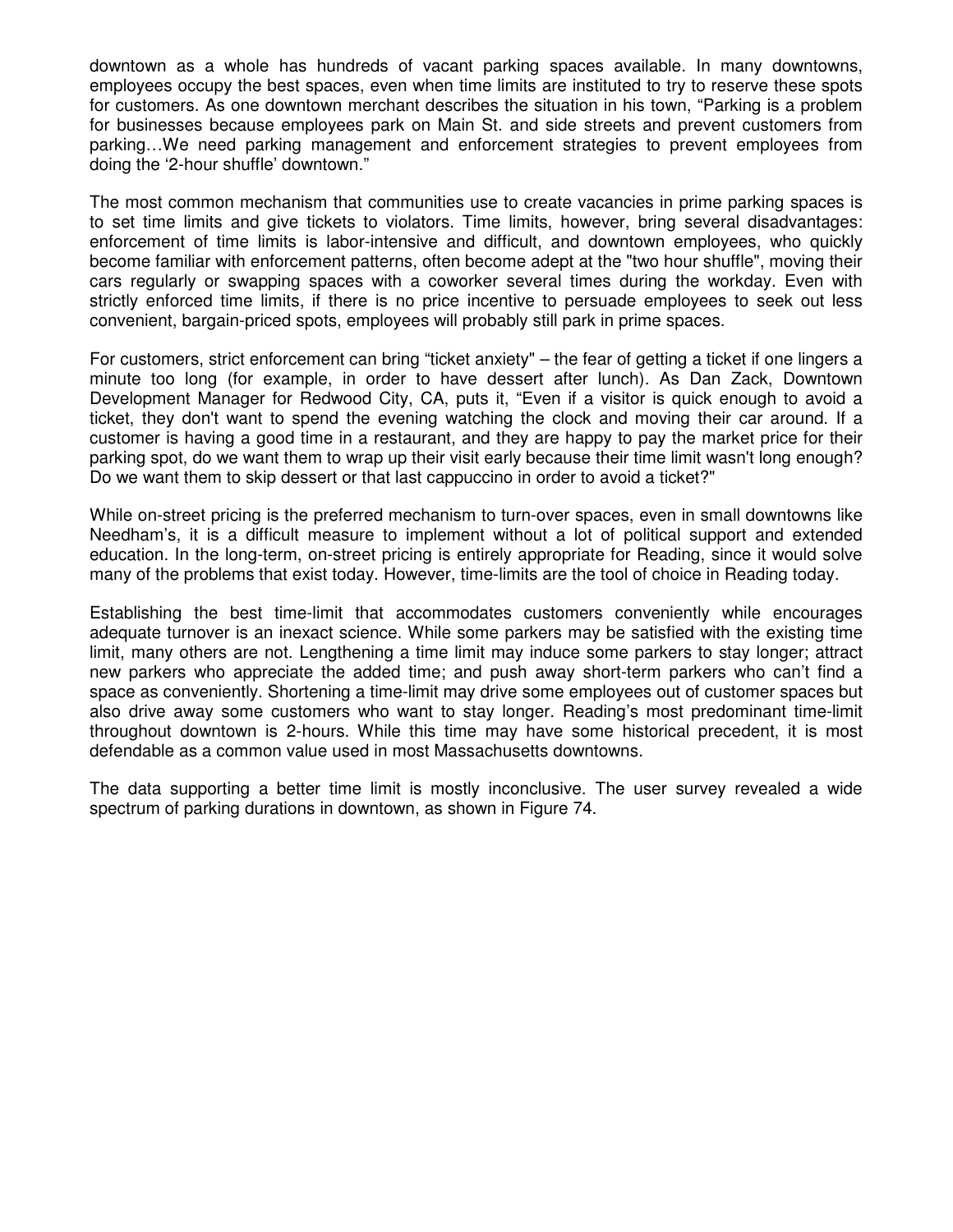

# **Figure 74 Surveyed Length of Stay**

While customers tend to have shorter stays and employees longer, the turnover studies of two prime customer areas on upper Haven (Figure 75) and in front of CVS (Figure 76) demonstrate that the average stay per car in a customer parking area is nearly 3-hours throughout the entire day. The predominant length of stay that satisfies 85-percent of parkers (the 85<sup>th</sup>-percentile) exceeds 4-hours. On upper Haven it approaches 7 hours during work hours. It should be noted that both areas have 2 hour time limits.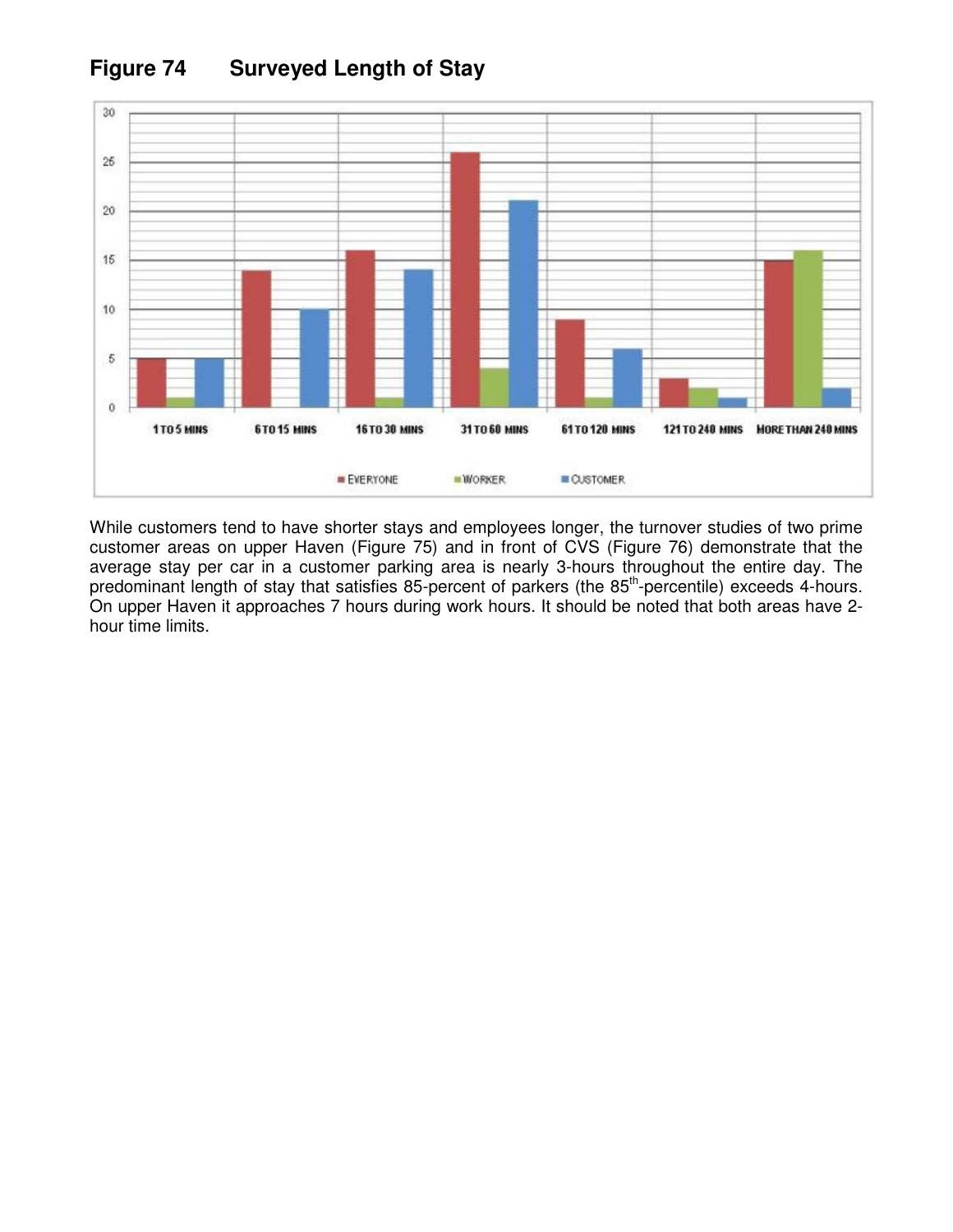

**Figure 75 Turnover and Utilization on Upper Haven Street**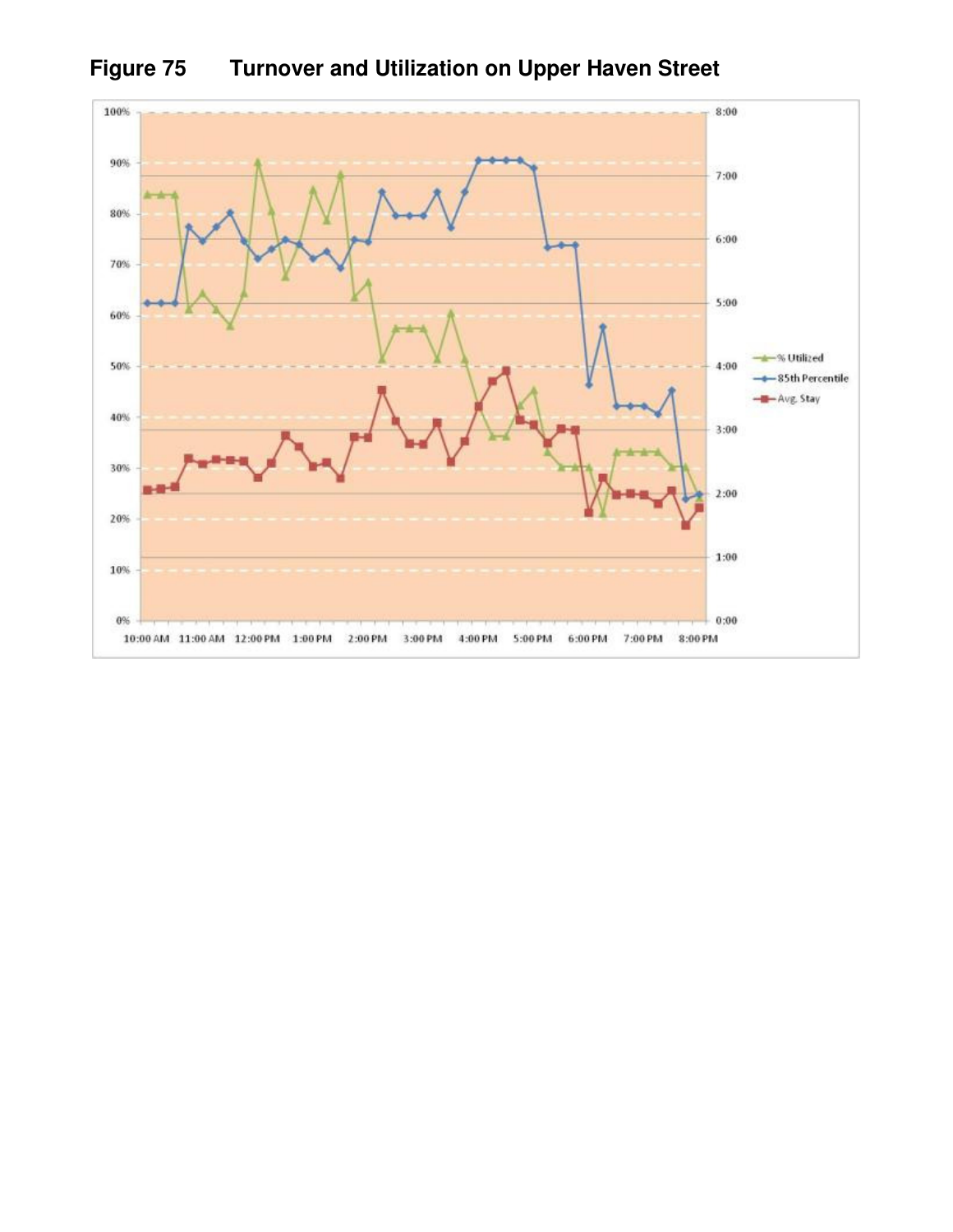

**Figure 76 Turnover and Utilization in Front of CVS** 

While the ultimate effect of changing time-limits cannot be predicted well due to induced parking activity, the turnover data suggests that a longer time-limit (3-hours or more) would match the average duration of more parkers in front of the CVS. This would be a very customer-friendly approach that reduces complaints, and it would not impact availability significantly during daylight hours when utilization is low. A three or more hour limit would also accommodate more parkers on upper Haven, though many parkers would still be exceeding the time-limit each day (note the  $85<sup>th</sup>$  percentile line).

However, lengthening time-limits in areas of relatively high demand is counter-intuitive. Only on upper Haven after 1PM would longer time limits work well since utilization drops off significantly. In areas of high demand, this policy would essentially reward those who seek to park for longer periods in locations that should be dedicated to shorter-term parking. Therefore, the turnover data is most valuable for understanding the duration preferences of parkers within an entire district, as opposed to the given block face where data is recorded. The data from upper Haven and Main Street in front of CVS indicate that a longer time-limit would be valuable, but not necessarily in these specific locations where turn-over and availability can benefit the shorter-term visits of nearby retail and banking customers. Likely target areas for increasing time limits to accommodate those staying over 3-hours are lots and on-street parking with lower demand that are further from these key destinations.

The most heavily utilized 2-hour zones in downtown Reading are:

- Upper Haven, especially during midday
- Main Street, in front of CVS in the late afternoon and evening
- Lower Haven, in front of the Atlantic Market all day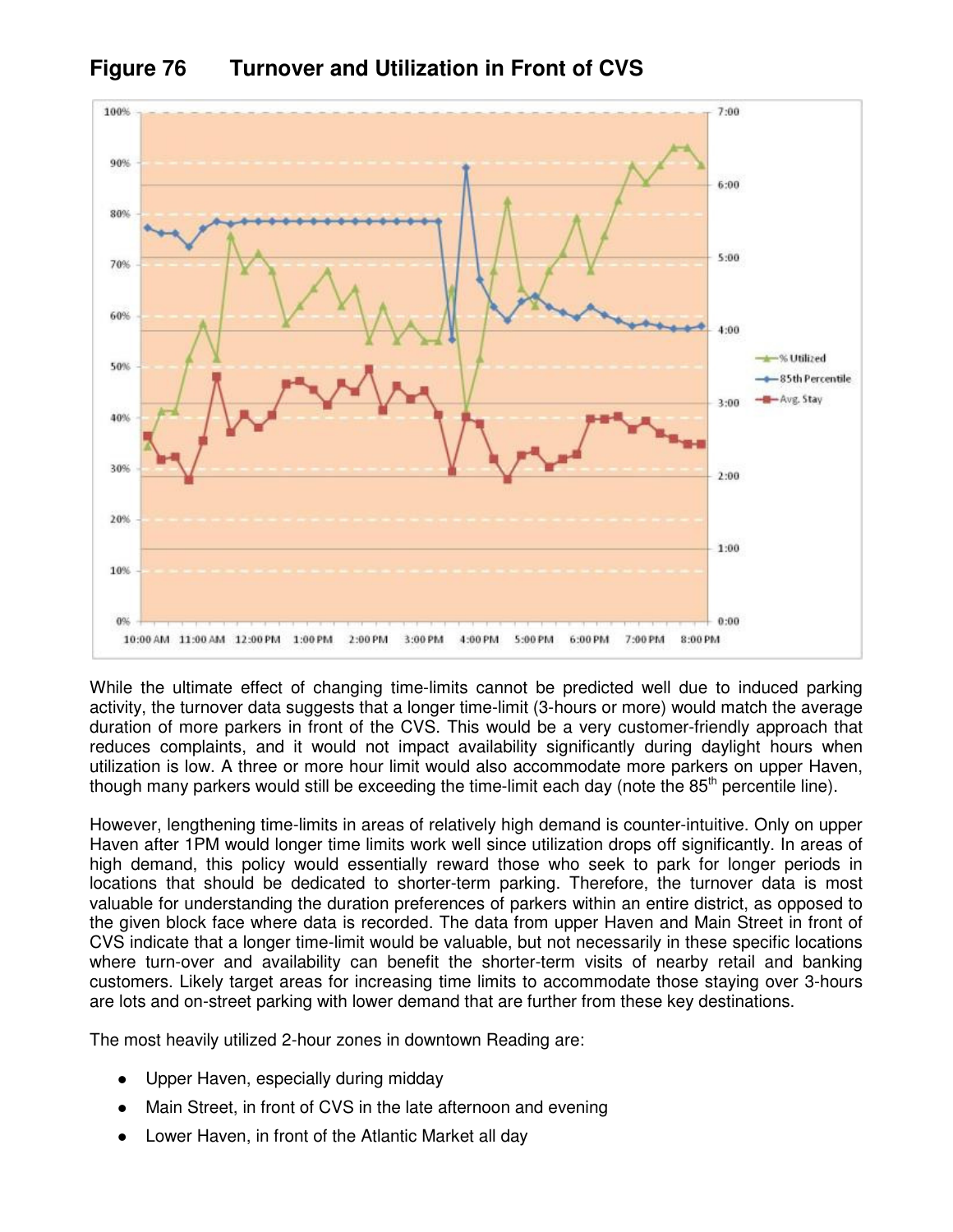Both municipal lots are within a short walk of these locations and experience lower utilization throughout daytime hours. These would be ideal locations to attract longer-term parkers who might be more willing to walk the extra minute or two, freeing up availability for shorter-term parkers on-street. Especially if combined with the signing Recommendation 5, the time-limits in each of these lots should be extended to at least 3-hours if not 4-hours. Utilization of the lots and on-street spaces should be closely monitored for at least 30 days after implementation. If on-street availability does not increase, time-limits at these high-demand spaces should be reduced to 1-hour, as long as appropriate signing for the longer-term lots is in place.

### Extend Hours of Regulation

The data from the parking in front of CVS illustrates another key parking dynamic that occurs due to the current time-limits in Reading. Shortly before as well as after the end of time-limited parking at 6PM, utilization of this parking spikes to nearly 100-percent. This also occurs in the public lot behind CVS. Without a fear of penalty, parkers quickly occupy these spaces, which happen to be those closest to prime dining destinations. While an intercept survey of these motorists was not within the scope of this study, it is evident that restaurant employees and patrons are occupying these prime spaces.

If the time span for time-limited parking (and appropriate enforcement) were extended through dining hours in these locations, longer-term parkers would have to find spaces that were more accommodating, leaving these prime spaces available for customers and restaurant patrons. As long as clear employee parking spaces are designated nearby between the hours of 6PM and 10PM (see Recommendation 1), the more valuable spaces – in front of the CVS, on upper Haven and on the end of Woburn close to Main – can have their time-limit regulations extended until 10PM. From 6PM until 10PM, the time-limits in these areas would better serve restaurant patrons if they were extended to 3 hours.

# 4) Expand Parking Enforcement Hours

The Town of Reading has a very limited budget for parking enforcement today. Enforcement occurs only 5 days per week for less than 5-hours each day. With only one staff person, it is focused on the downtown core almost exclusively. At current budget levels, it is not expected that this level of enforcement can be increased.

Nonetheless, enforcement is an essential part of supporting parking regulations. As structured today, enforcement hours and activity is mostly penalizing those who dominate downtown parking during midday weekday hours: employees and merchants. Given the current set of regulations, this enforcement program is necessary. However, it targets the community most responsible for economic activity in Reading. As the Town works to improve its economic climate and attract business, it would be appropriate to change the enforcement



focus – especially given the observations supporting Recommendations 1, 2 and 3.

If more employee permit parking is advertised and provided to employees in mutually agreeable locations, time-limit violations in higher-demand areas will drop, since most daytime customers do not stay more than 2-hours today. Midday enforcement will become far less necessary. Meanwhile, some of the biggest parking complaints come during evening dining hours and Saturdays when customers are trying to find spaces for dinner, errands and shopping. Enforcement of existing Saturday and new evening regulations would help relieve this problem for customers. By shifting existing enforcement hours strategically, the Town can improve enforcement revenue and value to the community without increasing costs.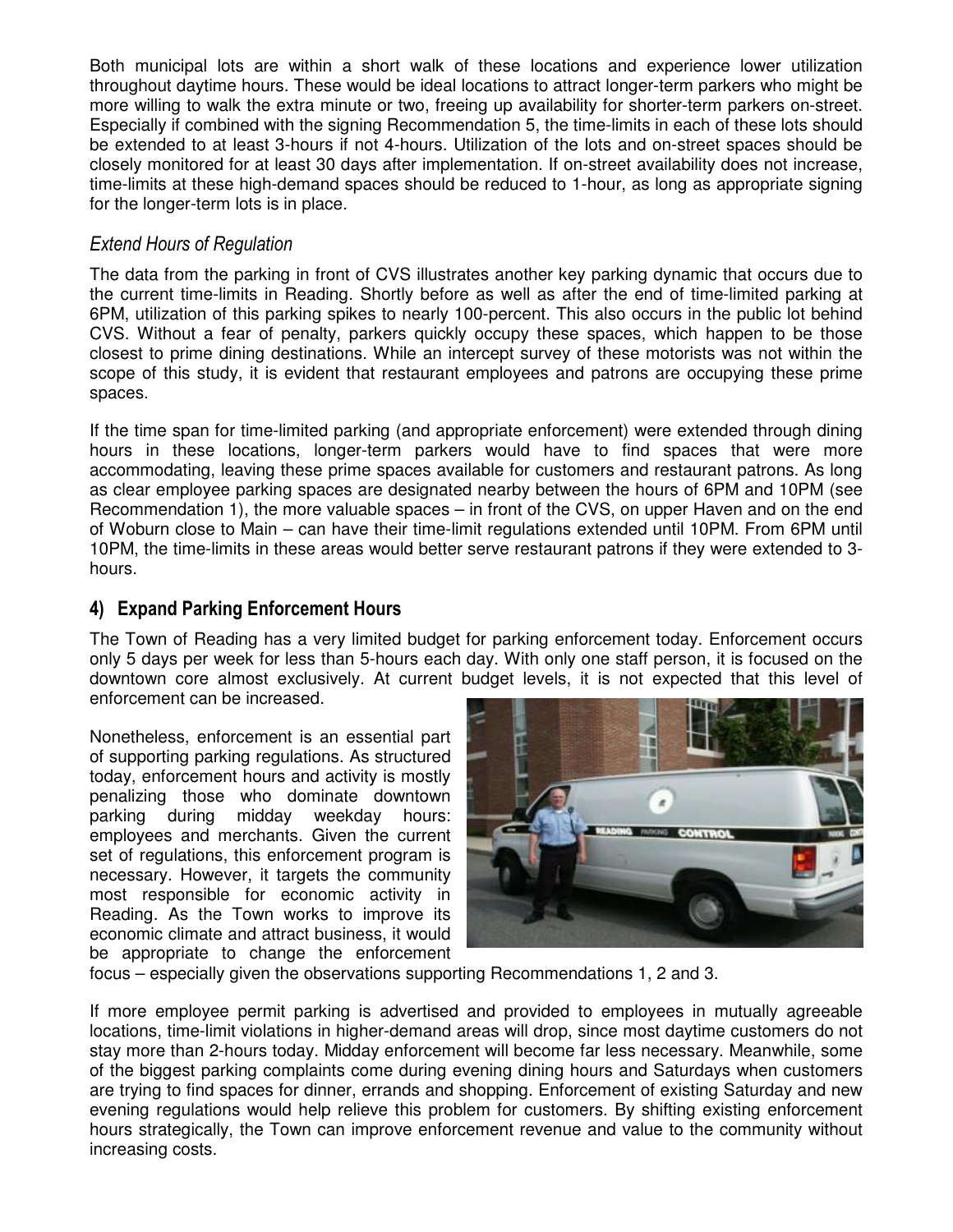The most valuable hours for enforcement to occur are: Saturdays between 10AM and 1PM and between 6PM and 10PM; and weeknights (especially Thursday and Friday) between 6PM and 10PM. It would also be appropriate to continue midday/lunchtime enforcement at least one day per week. Hypothetically assigning enforcement personnel to cover these hours results in the schedule shown in Figure 77.

# **Figure 77 Key Enforcement Hours**

| Saturdays between 10AM and 12PM         | 2 hours              |
|-----------------------------------------|----------------------|
| Saturdays between 6PM and 9PM           | 3 hours              |
| Thursday and Friday between 6PM and 9PM | 6 hours              |
| One random weekday between 10AM and 2PM | 4 hours              |
| Total                                   | 15 hours<br>per week |

While greater enforcement should be considered in the future, this focused schedule would help maximize enforcement revenue and value.

# 5) Improve Parking Signing

While regulatory signing for parking regulations is prominent and plentiful in Reading, signing that helps direct parkers to available parking areas is very limited. With only one small parking sign per lot entrance, there is no clear indication to visitors – or welcoming reminder to regulars – that convenient off-street parking exists (see Figure 78). As Reading seeks to attract new business and customers, greater ease of finding parking spaces is important.

# **Figure 78 Existing Parking Signs in Reading**



Many communities employ a clear and consistent signing system that helps direct visitors to off-street parking easily (see examples in Figure 79). Given Reading's desire to resolve utilization issues in onstreet spaces during high demand times in the evening and on Saturday's, clear signing to the existing municipal lots is an important component of the time-limit changes in Recommendation 3.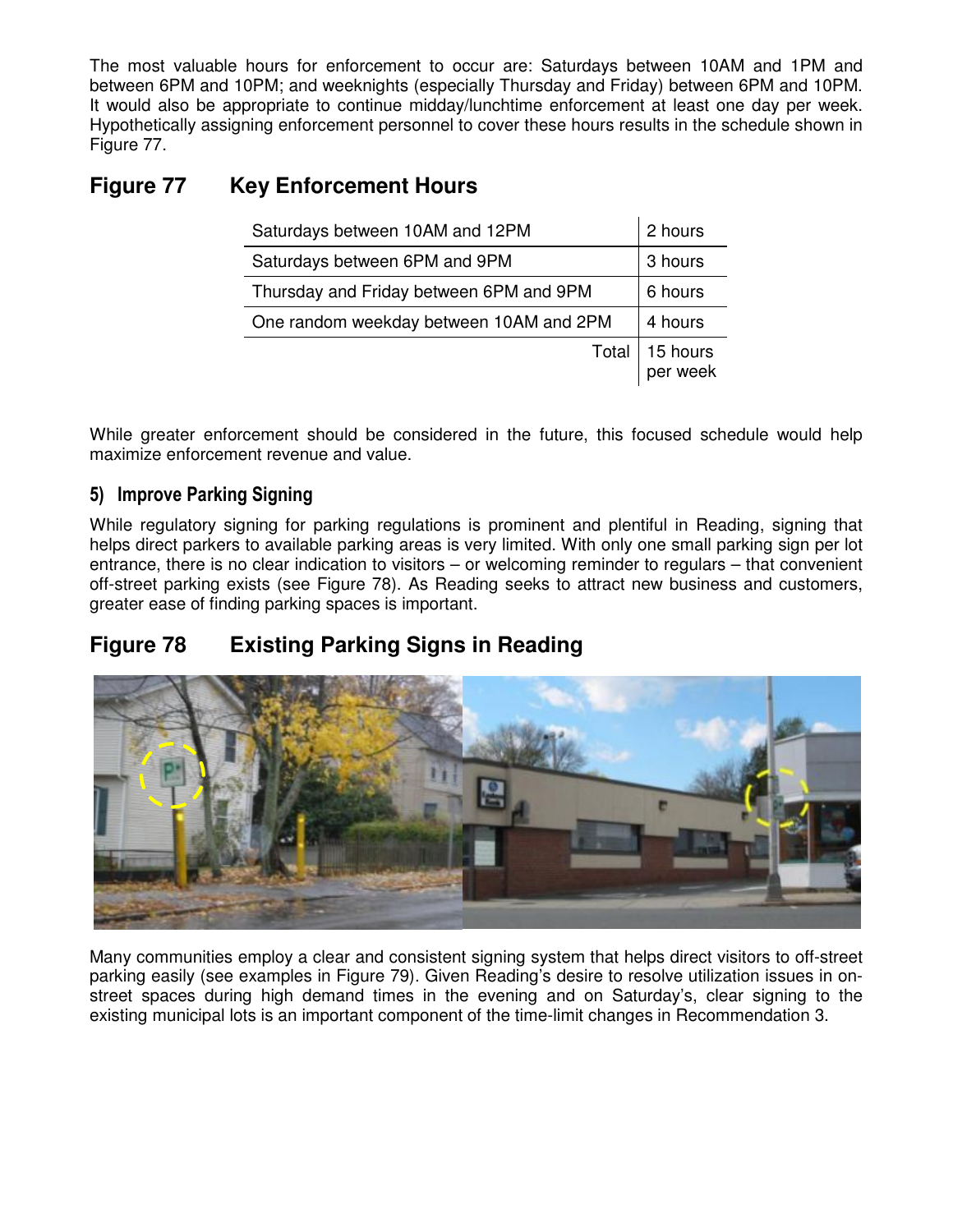# **Figure 79 Parking Signs in Framingham**



Another important part of a signing system that communities frequently overlook is directing departing motorists to exits and nearby arterials. While finding an exit to Reading's municipal lots is not a difficult task, simple signs in the lots and at critical turns on surrounding streets that direct motorists to Route 28 and Interstate 93 can be very helpful and make a customer's experience in Reading more accommodating – hopefully increasing the chance that they will return. Combined with a downtown wayfinding system, departure signs can help keep cars on preferred commercial roads and keep them away from residential neighborhoods.

#### Pedestrian Signing

The most commonly overlooked signing need for parking facilities is pedestrian signing to and from the parking facility. Especially in compact vernacular downtowns like Reading's, visitors can easily confuse which street or alley to use to get back to their parked car. Regulars to a downtown may not even know the best access routes. And signs that direct new arrivals to prime streets or destinations help to increase the overall accommodation of downtown Reading as a place to shop and do business.

Fortunately, pedestrian wayfinding signs are very inexpensive to design, purchase and install. The investment can be very worthwhile and improve the overall walkability of the downtown. Many simple examples exist in the region, and they can be coordinated with parking signs for motorists to keep a consistent memorable message (see Figure 80).

# **Figure 80 Pedestrian Signs in Framingham**



If time-limits are extended into the evening near restaurants, pedestrian signing to and from the CVS lot will be important. These should help parkers find driveway and walkway connections to and from Haven, Main and Woburn Streets.

Similarly, connections to and from the "Atlantic" lot should be clearly signed along Haven, Chute, Woburn and Linden Streets.

The Walgreen's lot would also be benefitted by pedestrian signing to and from Main, Pleasant and Woburn Streets.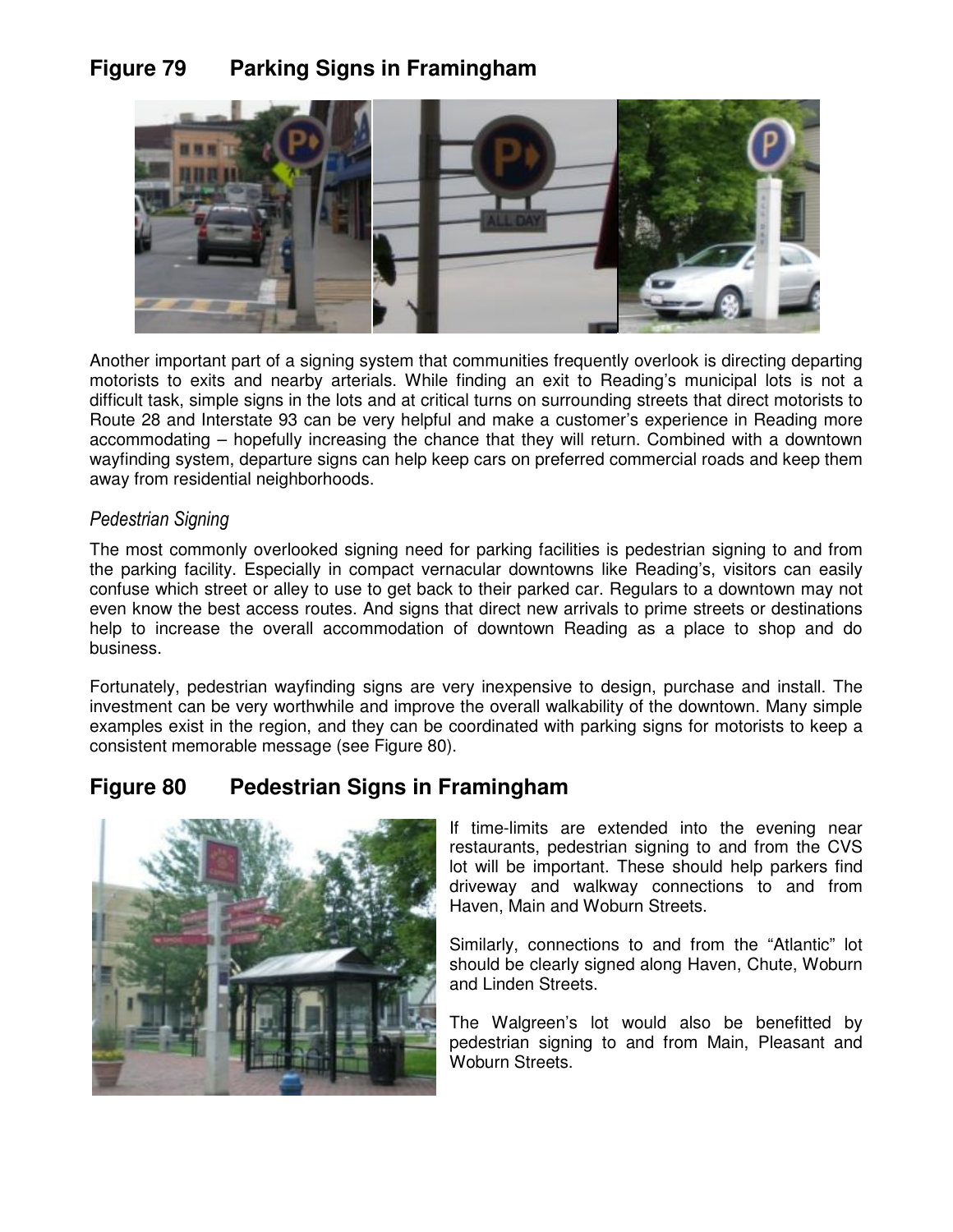# 6) Incentivize Sharing of Private Parking

As Reading seeks to grow its downtown and encourage economic development, parking will become a significant obstacle under the current operating and regulatory framework. While some shared municipal parking exists that can serve multiple uses, the vast majority of off-street spaces are locked up in private hands. Even though the utilization study clearly demonstrates that these spaces are poorly utilized throughout the entirety of the day, there is little incentive to increase their efficiency by sharing these spaces across different parcels or landowners.

With the standard practice of building individual private lots or garages for each building in place in Reading, the result is a lack of welcome for customers: at each parking lot, the visitor is informed that his vehicle will be towed if he or she visits any place besides the adjacent building. When this occurs, nearby shopping malls gain a distinct advantage over a district with fragmented parking. Mall owners understand that they should not divide their mall's parking supply into small fiefdoms: they operate their supply as a single pool for all of the shops, so that customers are welcomed wherever they park.

The compactness and mixed-use nature of downtown Reading lends itself to this kind of "Park Once" strategy. Operating the downtown parking supply as a single shared pool results in significant savings in daily vehicle trips and required parking spaces, for three reasons:

- 1. **Park once.** Those arriving by car can easily follow a "park once" pattern: they park their car just once and complete multiple daily tasks on foot before returning to their car (see Figure 81).
- 2. **Shared Parking among Uses with Differing Peak Times.** Spaces can be efficiently shared between uses with differing peak hours, peak days, and peak seasons of parking demand (such as office, restaurant, retail and downtown apartments).
- 3. **Shared Parking to Spread Peak Loads.** The parking supply can be sized to meet average parking loads (instead of the *worst-case* parking ratios needed for isolated buildings), since the common supply allows shops and offices with above-average demand to be balanced by shops and offices that have below-average demand or are temporarily vacant.



# **Figure 81 "Park Once" District**

The most successful "Park Once" districts manage parking as a public utility – just like streets and sewers – with public parking provided in strategically-placed lots and garages. Development is

Based on an original illustration by Walter Kulash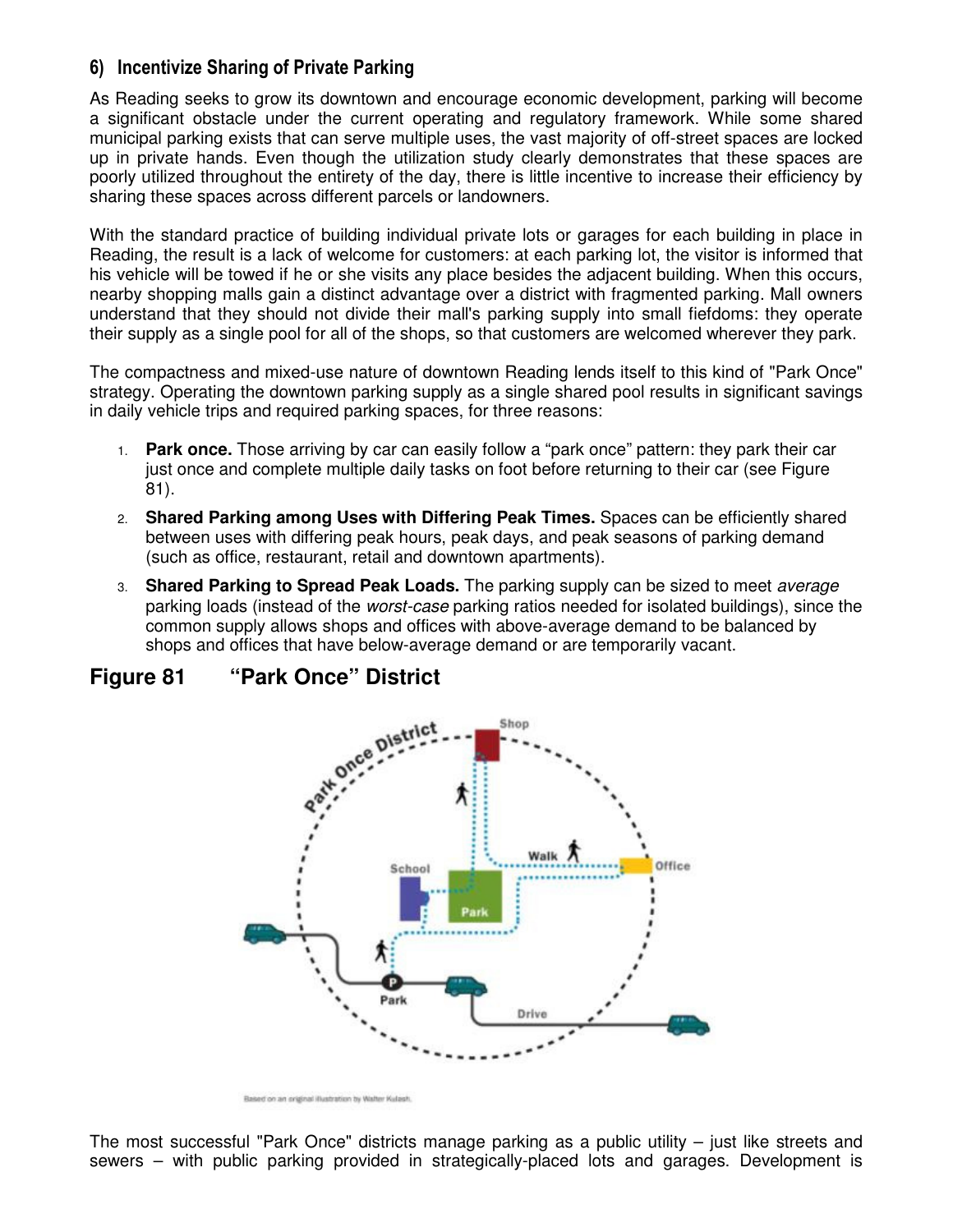prohibited (or strongly discouraged) from building private parking. Tenants that require a guarantee of a certain number of spaces at particular hours (e.g., Monday through Friday, 9 a.m. to 5 p.m.) can lease those spaces in a public lot or garage, with the exclusive right to use them during the hours required. As described above, such arrangements leave the parking available during evening and weekend hours for other users (e.g., the patrons of restaurants), resulting in an efficient sharing of the parking supply and lower costs for all.

In the long term, a fully implemented "Park Once" strategy:

- Is more welcoming of customers and visitors (fewer "Thou Shalt Not Park Here" signs scattered about).
- Allows for fewer, strategically placed lots and garages, resulting in better urban design and greater development opportunities.
- Enables construction of larger, more space-efficient (and therefore more cost-effective) lots and garages.

Reading cannot achieve this ideal system in the short-term. However, many initial policies can begin to improve the efficiency of the downtown parking system, enabling much more development to occur without the cost and urban design impacts of new parking:

- 1. Incentives to encourage participation by existing parking facility owners and operators need to be in place. These can take the following forms:
	- a) Increased regulatory flexibility to encourage sharing. At the very least, this means the elimination of the 300-foot distance requirement for accessory parking in the downtown; elimination of any use stipulation on shared parking; implementation of a ULI shared parking model to allow reduced minimums; and elimination of any code-based requirements that discourage public access, merging of lots, etc.
	- b) Identification of available pooled liability protection whereby multiple parking facility owners can purchase a replacement joint policy to allow public access for lower rates than existing policies.
	- c) Creation of a parking authority or other public-private entity that manages the shared off-street (and on-street) parking supply. This entity can offer greater economies of scale than individual parking operators can afford, greatly reducing labor, security, insurance, maintenance, and other related costs, while also allowing greater purchasing power. Under Massachusetts law, the Town's limited liability exposure allows it to manage this supply and absorb any private liability concerns. The Town can offer a guaranteed lease payment to the landowner that exceeds what revenues that landowner may now be receiving from the lot. The Town can give the landowner a guarantee of accessing a minimum quantity of spaces in that or adjacent shared lots when needed, while leasing the remainder of spaces throughout the entire day to other users. Even if the Town charges no more per space than it pays the landowner, there will be increased revenues simply on account of more parkers being able to share the spaces that went unutilized at other times of day. The Town can use this revenue to maintain and improve the lot, further increasing the appeal to landowners to participate in the program.
- 2. The parking supply for the retail, office and residential users in downtown Reading should be shared among all users, with the following exception: residents and employees who are willing to pay a premium rate for exclusive, assigned spaces should be allowed to do so (residents of market rate units are most likely to take advantage of this option.) To implement this policy, parking leases in lots owned or managed by the Town can be structured in the following manner:
	- a) Under the standard lease rate, the parking permit holder is quaranteed that a parking space will be available within the shared pool of spaces for him or her to use, but no particular space is marked with his or her name.
	- b) Under the *premium rate* for assigned spaces, the parking permit holder has a particular space designated (with signs and markings) for his or her use. For example, an assigned residential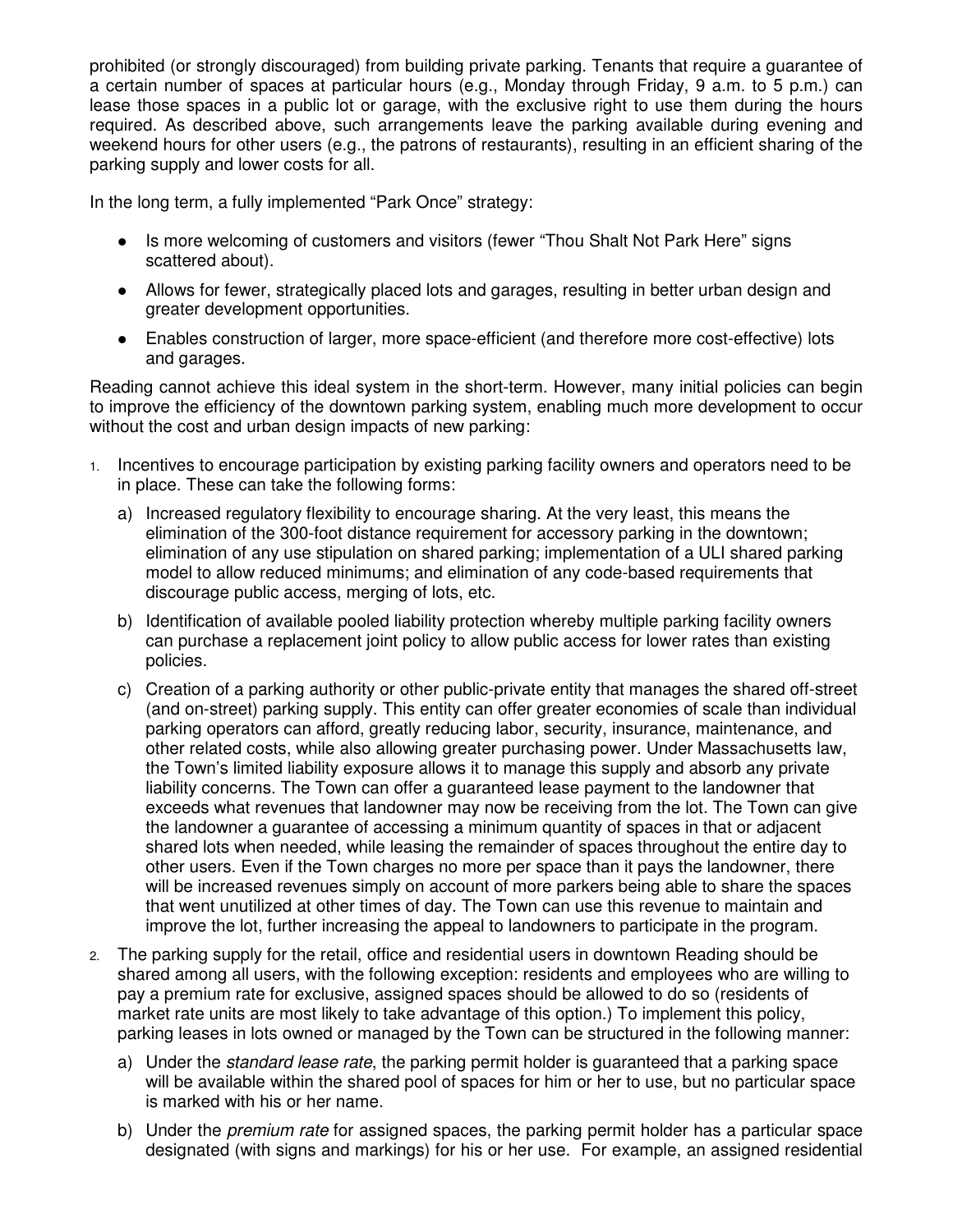space may be marked "Reserved for Unit #101", while assigned employee spaces may be marked reserved for an individual permit holder ("Reserved for Permit #81"). Two types of premium spaces should be made available. The most expensive option is a space that is reserved 24 hours per day, seven days a week for the permit holder's exclusive use. The less expensive alternative is reserved for the permit holder's exclusive use only during the hours when the space is typically needed. For example, a typical retail tenant may wish to choose a space that is reserved for his or her firm's use only when the business is open -- say, from 9 a.m. to 5 p.m. on Monday through Friday, in the case of a realtor's office. (With this latter alternative, the retail tenant saves money by having the space assigned for their use only parttime, and the space becomes available for other users -- such as restaurant patrons -- on evenings and weekends).

3. As future properties are developed, their parking supplies should also become part of the Park Once district. This may be accomplished either by creating additional new joint public parking facilities as part of development agreements for each site or through conditions of approval that require that the privately-owned parking supply be made available for public use.

### 7) Establish Valet Parking Regulations

Valet parking has been suggested in workshops as a possible solution for limited parking availability in the evenings near busy restaurants. While the time-limit and enforcement recommendations above should help to alleviate the problem, valet parking can still be valuable and should be accommodated in downtown Reading.

Valet parking allows the most effective use of out-of-the-way parking spaces and can increase the effective parking supply by allowing for parking of additional vehicles in parking aisles and in tandem parking arrangements. If well-written licensing regulations are established, valet operations can greatly improve the appeal of downtown to visitors while improving the overall image of the downtown for the community.

Several key elements should be a part of any valet parking regulation in Reading:

- Applicants should clearly describe the entire valet operation in writing to the Town, including hours of service, number of valets, number of valet spaces needed, valet sign mock-up, location of remote parking, walking and driving route and times to and from remote parking, form of communication between valets and valet manager, and current insurance coverage.
- The valet space should be located so as to provide the maximum amount of safety to passing motorists and pedestrians. This includes finding a location with clear sightlines, lighting and ADA access to the destination.
- The driving route to remote parking and the return valet trip by foot should take only an acceptable amount of time at posted driving speeds or brisk walk speeds. If the round-trip time exceeds a minimum threshold (typically 2-minutes), additional valets should be working.
- Staging and temporary standing must be regulated.
- A Town phone number for complaints should be clearly posted at the destination.
- The license should be held by the destination (restaurant), not the valet company. The license should require a nominal fee and be renewable annually, allowing the Town to review operations, implement changes as necessary or revoke the operation.

It should be noted that valets are an excellent means for maximizing the use of a parking facility while providing convenience to certain customers. However, they are not an appropriate solution for solving downtown parking availability problems – even though that is what many businesses and communities resort to before trying to fix their curb regulations.

# 8) Expand On-Street Parking Supply

The parking utilization study shows that Reading has an abundance of available parking spaces in downtown at all times of day. The parking demand projections demonstrate that a large amount of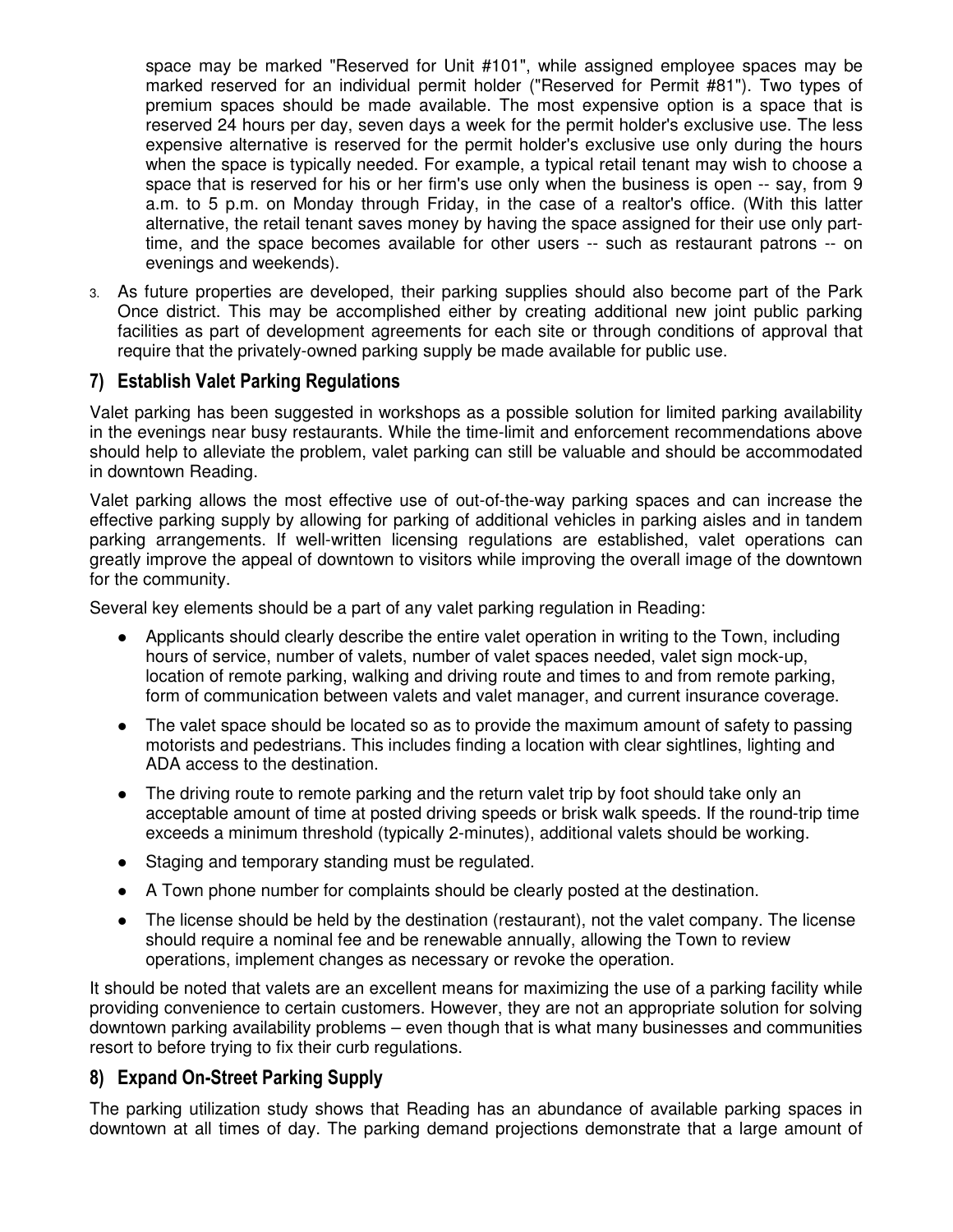development can occur without building any new parking. Therefore, Reading should not attempt to increase on-street parking supply as a tool to increase availability.

However, on-street parking has a great benefit to urban form and the walkability of downtowns. Some of America's most walkable downtowns are lined with on-street parking. Meanwhile, many pedestrianonly streets or malls have not fared well. Planners generally believe this irony is due to two strong effects of on-street parking: 1) the act of entering and exiting a car provides a base level of pedestrian activity that is lost without on-street spaces; and 2) parked cars provide a visual, sound and safety buffer from traffic, helping to make sidewalks more enjoyable for walkers. In fact, numerous studies have demonstrated that one of the most effective ways to "calm" traffic speed is to install on-street parking adjacent to travel lanes, causing a degree of perceived "friction" to motorists, which slows traffic. Therefore, increasing on-street parking can be very beneficial in many regards.

In Reading, a few key streets that must be regularly crossed by pedestrians are wide and deserving of traffic calming, including lower Haven, High, and Main Street. While all of these streets already have on-street parking, the introduction of angled parking can serve to greatly reduce speeds while significantly increasing on-street capacity. This solution is unlikely on Main Street, which is a state route. However, High Street is a prime candidate for this solution.

The use of reverse-angle parking (see Figure 82) in commercial districts has proven successful at increasing on-street supply up to 40%, calming traffic speeds, increasing the ease of parking, and improving safety for cyclists. Backing into a reverse angle space is easier than parallel parking and safer than backing out of a traditional forward-angle space. The position of the parked car allows the driver to see approaching cars and bicycles before exiting; the direction of opening doors protects passengers (particularly children) from entering the street; and the trunk of the car is conveniently at the curb.

# **Figure 82 Reverse Angle Parking**



Figure 84 and Figure 85 illustrate how reverse angle parking would look on High Street near the train station. It is estimated that over 20 new spaces could be added on High Street, helping to alleviate some of the demand by commuters to park on residential streets. More significantly, the treatment can reduce vehicle speeds in this important

<sup>4</sup> Reverse angle parking is in use in Arlington VA, Birmingham AB, Charlotte NC, Charlotte Ca, Chicago CA, Chicago CA, Chicago CA, Chicago CA, Chicago CA, Chicago CA, Chico CA, Chico CA, Chico CA, Chico CA, Chicago CA, Ch

 $\overline{a}$ 

Honolulu HI, Knoxville TN, Salt Lake City UT, Vancouver WA, Kelowna BU, Baltimore, Wilmington DE, Seat Washington DC, Montreal QC, Portland OR, Pottstown PA, Salem OR, Indianapolis IN, New York City, Conshohocken PA, Penticton BC, Emeryville CA, Knoxville TN, Bethlehem PA, Plattsburgh NY, Birmingham AL, Ventura CA, Burnaby Canada, Olympia WA, Marquette MI, and Ketchum ID.

Reverse angle parking is still new in the United States, though its use is escalating dramatically due to its safety benefits<sup>4</sup>. Installing the spaces should be preceded by an outreach and education campaign, complete with posters, flyers, signs (Figure 83) and variable message boards in the weeks before implementation.

# **Figure 83 Reverse Angle Parking Signing**

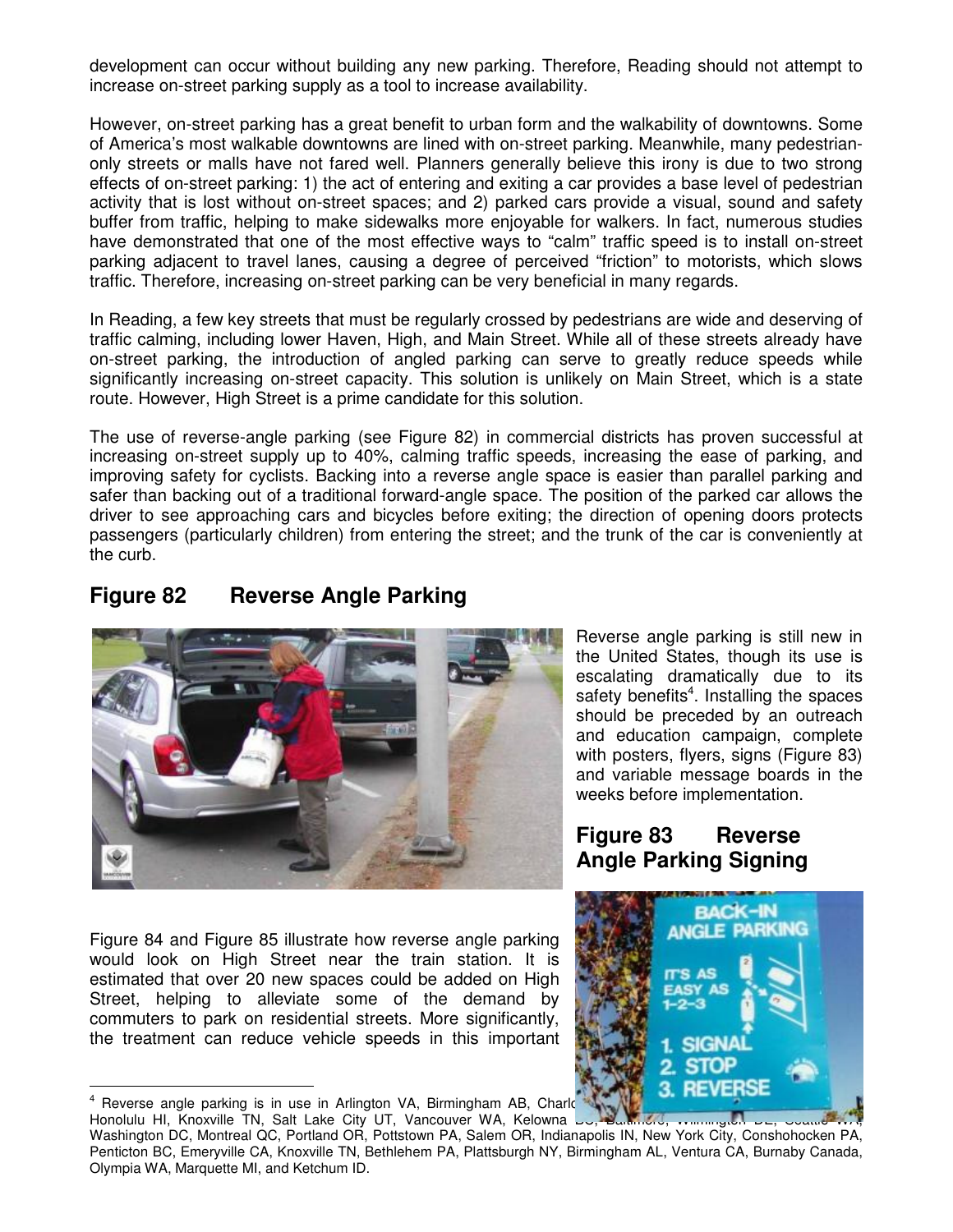pedestrian area. Coupled with appropriate curb extensions, the pedestrian realm can be greatly enhanced.



# **Figure 84 High Street Reverse-Angle Parking – Plan View**

**Figure 85 High Street Reverse-Angle Parking – Perspective View** 

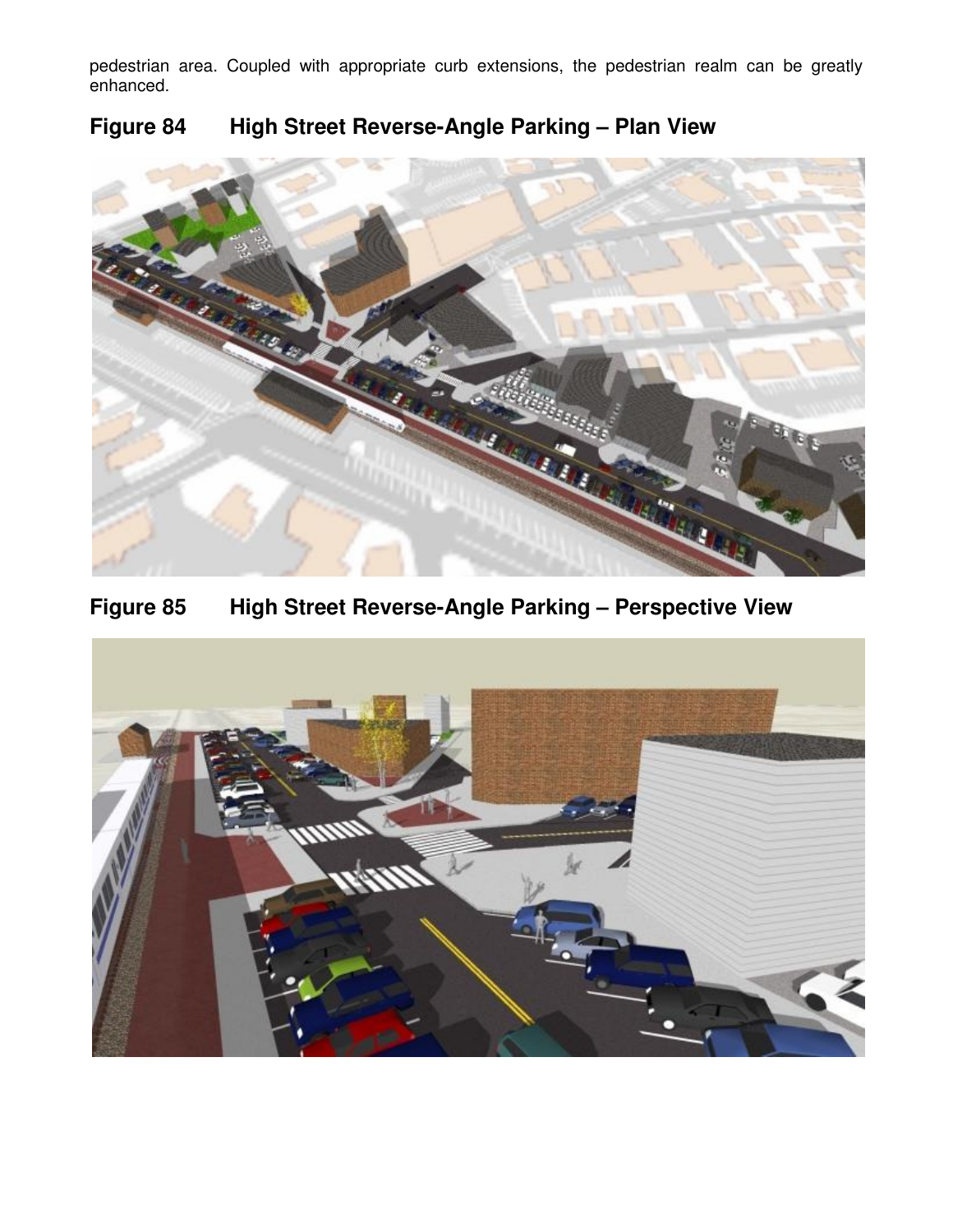# TDM Actions

### 9) Reduce Minimum Parking Requirements

The traditional method of managing the supply of off-street parking in communities across the country has been to set minimum standards that require a minimum number of spaces per unit, square foot of building area, employee, etc. for each and every possible land use. Most minimum parking requirements were adopted to "alleviate or prevent traffic congestion and shortages of curbside parking spaces." For half a century, virtually every modern city has had minimum parking requirements, and yet not only has traffic congestion gotten worse, it is projected to steadily worsen.

#### History of Minimum Parking Requirements

The essential concept of minimum parking requirements was that if each destination provided ample parking, with enough spaces available so that even when parking was free there would be plenty of room, then there would be plenty of spaces at the curb. Motorists would no longer need to circle the block looking for a space, and so traffic congestion would be lessened.

Minimum parking requirements, however, had unintended consequences for traffic. Communities set minimum parking requirements that were simply high enough to satisfy the demand for parking even when parking was given away for free. The predictable result was that roads were overwhelmed with excess traffic induced in large part by free parking.

However, if prices for curb parking are set correctly to ensure at least one or two vacancies per block, off-street minimum parking requirements are not needed to prevent shortages of on-street parking. Instead, they only act to worsen traffic, and to discourage developers, employers, residents and other property owners from implementing strategies that reduce traffic and parking demand.

The communities with the strongest records of reducing vehicle trips and traffic congestion, such as London, have eliminated minimum parking requirements entirely (in fact, nationwide). The great majority of these communities instead now have maximum parking requirements (that is, they limit the number of spaces allowed at each building). They now regard maximum parking requirements - the opposite approach - as an essential tool for preventing traffic congestion.

#### Reading's Parking Requirements

Reading has taken a fairly progressive approach to minimum parking requirements in its downtown with the mixed-use overlay district requirements. While Chapter 1 demonstrates that Reading's base zoning requires far more parking per use than the highest demand modeled by the conservative ITE approach, the mixed-use overlay district is generally in-line with or below ITE's requirements. However, given true utilization data by use from throughout the northeast as well as the parking utilization data collected in downtown Reading, the Town should lower these parking minimums much further – especially if it intends to encourage investment in downtown and reduce traffic impacts:

- Residential requirements should not exceed 1 space per unit, regardless of the size of the unit. Hundreds of parking spaces go unused in downtown Reading every night and weekend.
- Office requirements should not exceed 2 per 1000. The Town's employee permit program and plenty of reserve on-street capacity can accommodate a couple hundred thousand square feet of new office space.
- Retail requirements should be eliminated in the downtown. While shared parking incentives (Recommendation 6) will enable most residences and offices to find minimum parking supplies in the downtown, retailers operate on tight margins in this market area. With ample on- and offstreet parking for customers, retail should have no minimum parking requirement.

# 10) Establish an In-Lieu of Parking Payment

Parking in-lieu fees have been in place in dozens of communities throughout America for years. By making a payment to the municipality, new developments can waive their minimum parking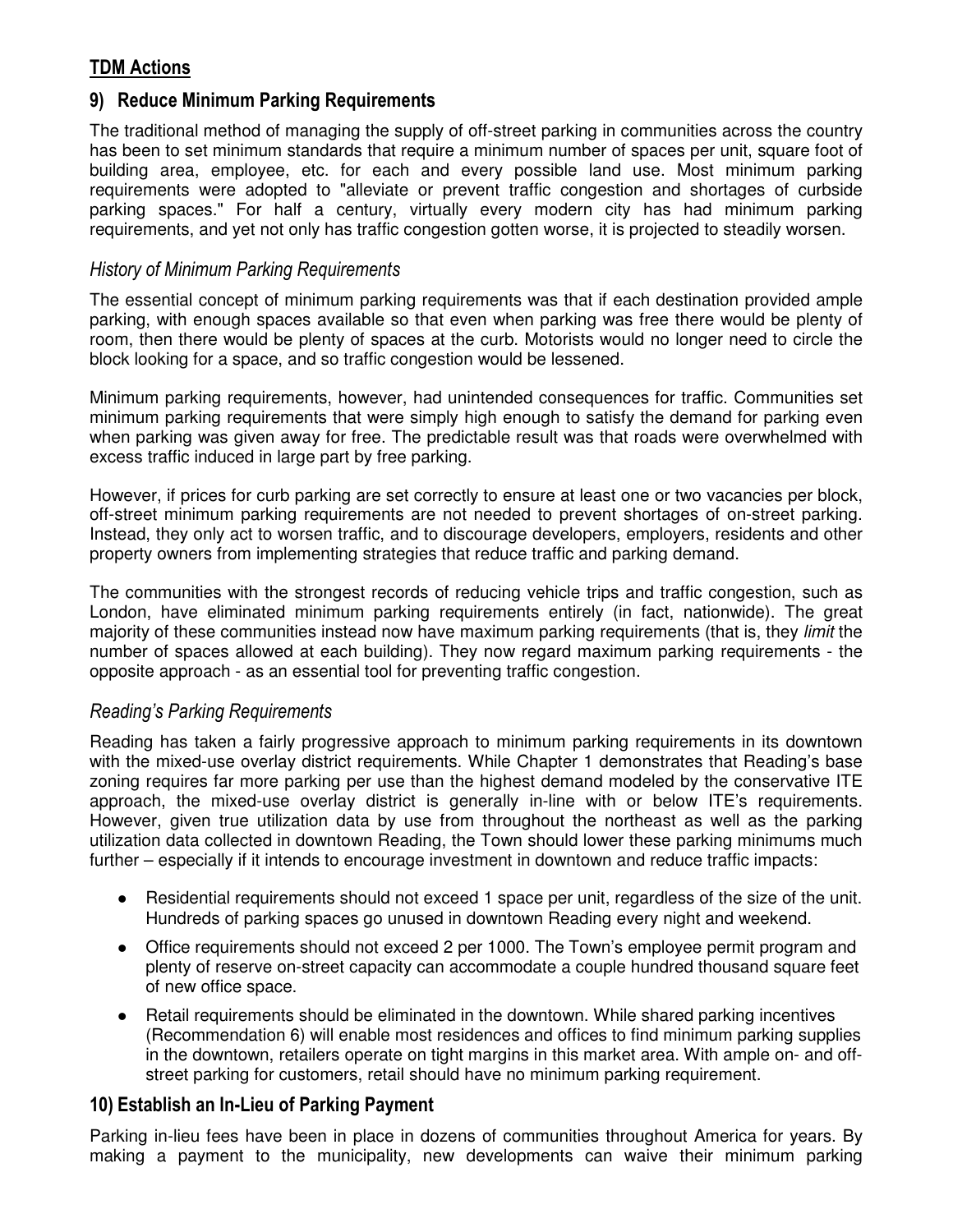requirements. The fee is usually utilized for transportation improvements, particularly shared public parking facilities. An in-lieu fee has a number of advantages, as summarized by Donald Shoup<sup>5</sup>

- 1) Enables developers on constrained sites to build less parking.
- 2) Encourages development of shared parking facilities financed by in-lieu fees. A public parking facility shared by many users requires fewer total spaces than multiple individual developments due to the inherent overlap of peak demand times.
- 3) Shared public parking facilities financed by in-lieu fees can be placed strategically to serve many while reducing the potential impact to pedestrian and bicycle movements. This also frees up development parcels to create appropriate urban streetscapes without curb cuts and garage entrances.
- 4) Eliminates the need for zoning variances, fairly leveling the playing field for all developers and allowing planning boards to focus on design features as opposed to parking quantities.
- 5) Allows for historic preservation by enabling redevelopment of buildings without adding new parking.

In-lieu fees can be an effective method for cost-effectively providing parking in remote locations out of the control of individual land owners. By using fees to subsidize remote parking at locations with cheaper construction or leasing costs, communities can facilitate development financing while establishing a means to encourage appropriate development standards for participating developers. When fees are set appropriately, more efficient and better quality designs can be enabled while appropriate parking is provided off-site.

In more progressive communities, the success of in-lieu fees has evolved into the lowering of minimum parking requirements. Dozens of communities in the United States have completely removed minimum residential and commercial parking requirements in downtown districts, including Eugene, OR; Fort Myers, FL; Fort Pierce, FL; Los Angeles, CA; Milwaukee, WI; Olympia, WA; Portland, OR; San Diego, CA; Seattle, WA; Spokane, WA; and Stuart, FL.

#### Program Details

The majority of communities in America that employ in-lieu fees have a consistent standard for all new projects. However, the motivation for specifying a rate varies considerably. In many communities with excessive parking supplies, the fee is low to reduce the growth of parking. Other communities have a moderate rate that is designed specifically to contribute to a shared parking facility. Several communities have arbitrarily high fees that permit yet discourage the practice. In downtown Reading, the primary goals of an in-lieu fee is to: 1) remove the cost and design complexity of building parking in downtown, while also 2) enabling the development of cheaper remote parking or alternative transportation systems through payments to the parking and transportation fund (Recommendation 2). Therefore, it is important to give a cost savings to developers while having a fee high enough to support a robust fund. Based on estimated garage construction prices of at least \$20,000 per space, it is estimated that an average fee of \$10,000 per space be implemented – annualized as a payment to the fund of approximately \$800 per year for 35 years (the industry-standard lifespan of a parking structure).

The specific fee for a particular project may vary in direct proportion to the number of required spaces. Smaller projects that only require a few spaces may not see much incentive to reduce parking at \$10,000 per space. A fee of only \$2,500 may be appropriate. Larger projects with dozens of spaces are likely to have more substantial financing that is prepared to build expensive underground parking spaces that cost over \$45,000. Such projects may see great benefit paying as much as \$15,000 per space to avoid the complexity of structured parking. Therefore, the final in-lieu payment schedule would be best expressed as a rate that increases with the number of total spaces required for a project.

 $\overline{a}$ 

<sup>&</sup>lt;sup>5</sup> "In Lieu of Required Parking," Donald Shoup.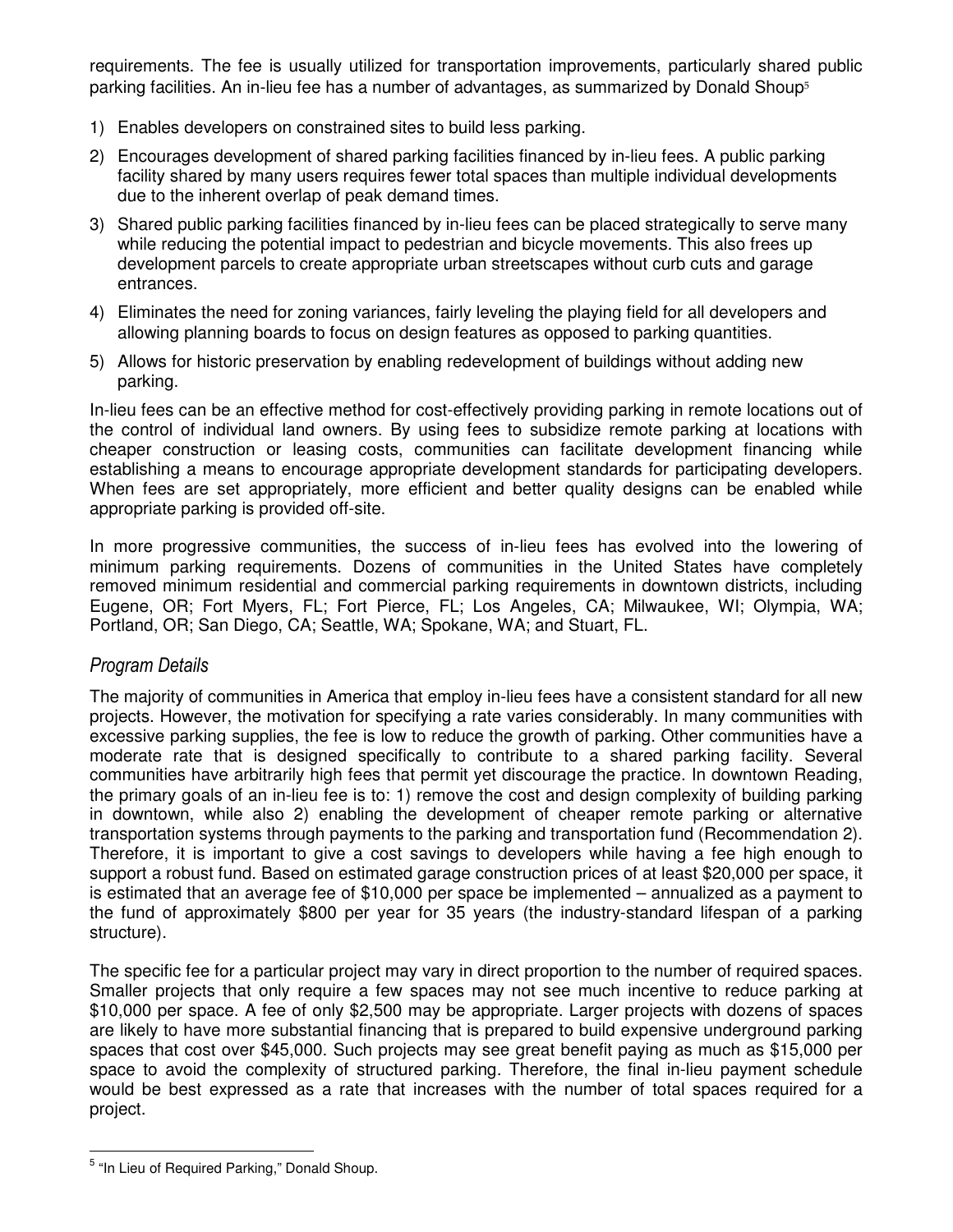# 11) Provide Zoning Relief for Parking Unbundling

Parking costs are generally subsumed into the sale or rental price of housing for the sake of simplicity, and because that is the more traditional practice in real estate. But although the cost of parking is often hidden in this way, parking is never free. The expected cost for each space in new residential parking garage is over \$20,000 per space. Given land values in the area, surface spaces will be at least as valuable.

Looking at parking as a tool to achieve the Town's goals for more affordable housing and less traffic requires some changes to status quo practices, since providing anything for free or at highly subsidized rates encourages use and means that more parking spaces have to be provided to achieve the same rate of availability.

For both rental units and condominiums, the full cost of parking should be unbundled from the cost of the housing itself by creating a separate parking charge. This provides a financial reward to households who decide to dispense with one of their cars and helps attract that niche market of households who wish to live in a walkable, transit-oriented neighborhood where it is possible to live well with only one car (or even no car) per household. Unbundling parking costs changes parking from a required purchase to an optional amenity, so that households can freely choose how many spaces they wish to lease. Among households with below average vehicle ownership rates (e.g., low income people, singles, single parents, seniors on fixed incomes, and college students), allowing this choice can provide a substantial financial benefit.

It is important to note that construction costs for residential parking spaces can substantially increase the sale/rental price of housing. This is because the space needs of residential parking spaces can restrict how many housing units can be built within allowable zoning and building envelope. For example, a study of Oakland's 1961 decision to require one parking space per apartment (where none had been required before) found that construction cost increased 18% per unit, units per acre decreased by 30% and land values fell 33%.<sup>6</sup>

As a result, bundled residential parking can significantly increase "per-unit housing costs" for individual renters or buyers. Two studies of San Francisco housing found that units with off-street parking bundled with the unit sell for 11% to 12% more than comparable units without included parking.<sup>7</sup> One study of San Francisco housing found the increased affordability of units without offstreet parking on-site can increase their absorption rate and make home ownership a reality for more people.<sup>8</sup> In that study, units without off-street parking:

- Sold on average 41 days faster than comparable units with off-street parking
- Allowed 20% more San Francisco households to afford a condominium (compared to units with bundled off-street parking)
- Allowed 24 more San Francisco households to afford a single-family house (compared to units with bundled off-street parking)

Charging separately for parking is also the single most effective strategy to encourage households to own fewer cars and rely more on walking, cycling and transit. According to one study, unbundling residential parking can significantly reduce household vehicle ownership and parking demand.<sup>9</sup> These effects are presented in Figure 86.

 $\overline{a}$ 

<sup>&</sup>lt;sup>6</sup> Bertha, Brian. "Appendix A" in The Low-Rise Speculative Apartment by Wallace Smith UC Berkeley Center for Real Estate and Urban Economics, Institute of Urban and Regional Development, 1964.

<sup>&</sup>lt;sup>7</sup> Wenyu Jia and Martin Wachs. "Parking Requirements and Housing Affordability: A Case Study of San Francisco." University of California Transportation Center Paper No. 380,1998 and Amy Herman, "Study Findings Regarding Condominium Parking Ratios," Sedway Group, 2001.

<sup>8</sup> Ibid.

<sup>&</sup>lt;sup>9</sup> Litman, Todd. "Parking Requirement Impacts on Housing Affordability." Victoria Transport Policy Institute, 2004.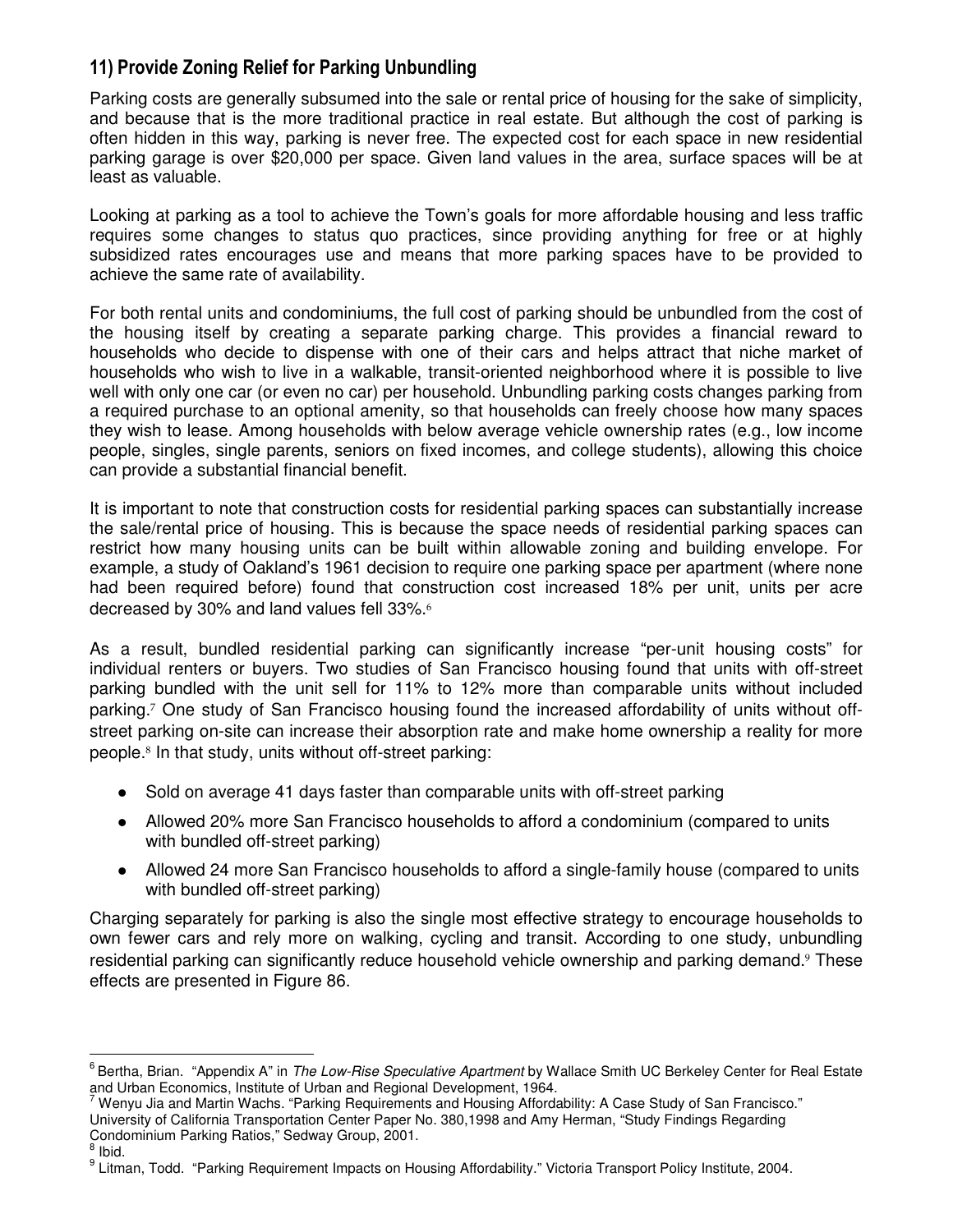# **Figure 86 Reduced Vehicle Ownership with Unbundled Residential Parking**



Source: Litman, Todd. "Parking Requirement Impacts on Housing Affordability." Victoria Transport Policy Institute, 2004.

#### Program Details

Instituting a parking unbundling program is a simple matter of requiring that any approved parking within downtown Reading have its own lease or deed that is rented or purchased separate from the cost of housing.

For rental units, unbundling parking costs is straightforward: the fees charged for the parking spaces will cover the full cost of providing the parking spaces. Then rents for the housing can be reduced up to an amount equal to the amount of parking revenue collected.

In the case of for-sale condominium units, the title to the property should give the owner the right to lease at least one parking space (and these owners will have first priority for leasing parking spaces in a garage). However, as with renters, owners would not be required to lease any parking spaces and could rent as many or as few as they choose. The resulting parking revenue should be used to reduce the amount of the condominium owners' association dues that the owners would otherwise have to pay.

It is critical that residents and tenants are made aware that rents, sale prices and lease fees are reduced because parking is charged for separately. Rather than paying "extra" for parking, the cost is simply separated out, allowing residents and businesses to choose how much parking they wish to purchase. No tenant, resident, employer or employee should be required to lease any minimum amount of parking.

#### 12) Monitor Parking Utilization

An important part of maintaining the success of any of these recommendations will be monitoring parking utilization on a regular basis. A recurring annual or biennial monitoring regime can allow the Town to modify its time-limits, zoning requirements, shared-parking incentives and other key policies. Based on the detailed utilization information collected for this study, a much smaller and targeted utilization effort can be conducted (potentially in-house or with the use of students or volunteers) by focusing on area of high demand and only casually observing other areas to confirm the results of this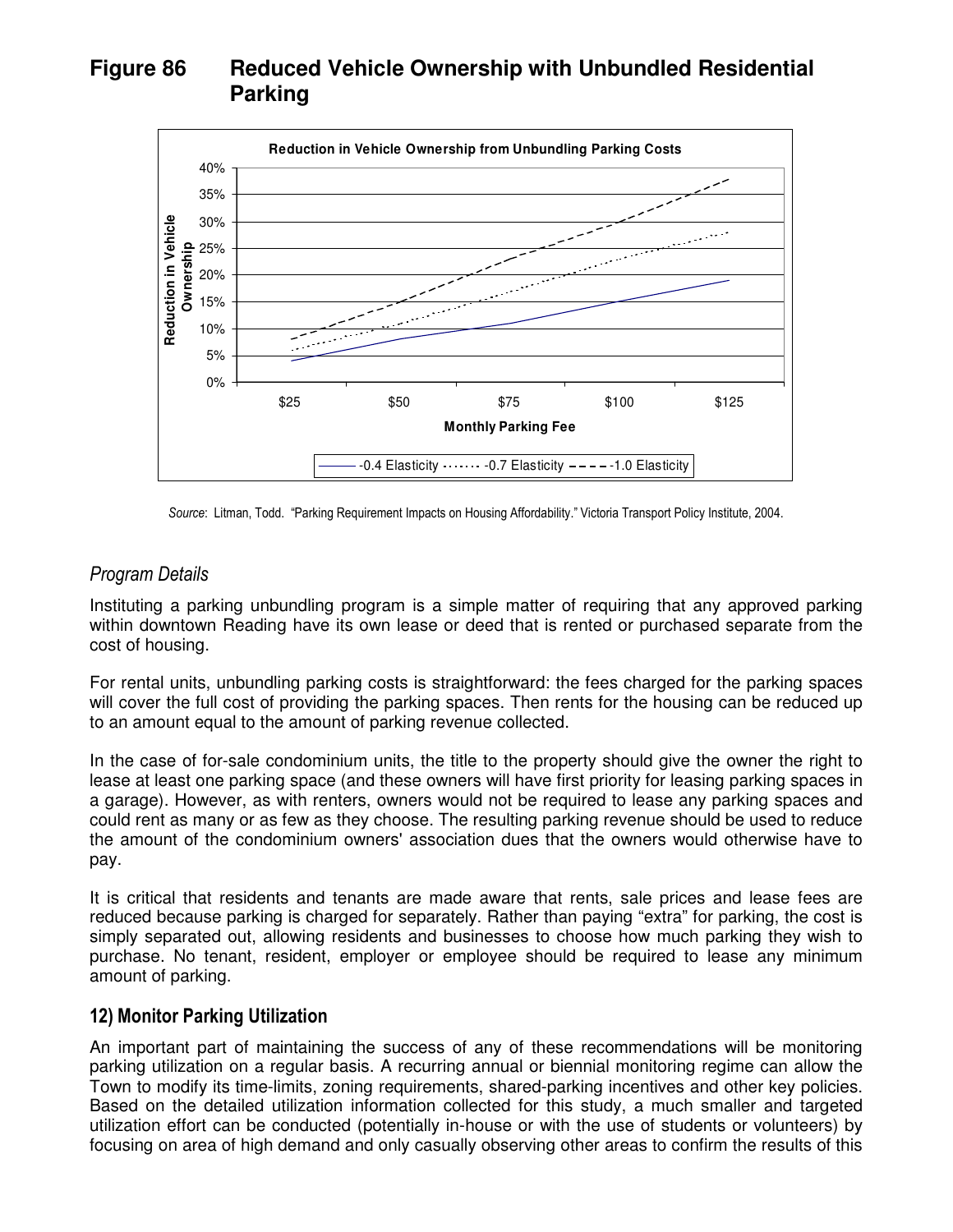effort. Where parking patterns appear to change, a more detailed utilization count would be warranted.

### 13) Install Bicycle Racks

In all workshops held for this study, a large portion of residents within walking distance of downtown Reading chose to walk into town versus driving. This is also demonstrated in the user survey data in Chapter 3. These residents help reduce the burden on the parking supply while also eliminating vehicle trips.

The same effect is possible for a much broader radius around downtown Reading by making bicycling more convenient and accommodating in town. There are very few bicycle parking facilities in the downtown today. The simple addition of inexpensive post and ring racks on Main, Haven and other key downtown streets would greatly increase the attractiveness of bicycling to downtown. With the cost of bicycles today, most riders want to be sure they can safely secure their investment. If coupled with smart placement in areas that are shaded and/or sheltered, the Town can truly encourage reduced parking and driving demand.

#### 14) Install Bus Shelters

Reading is benefitted by two bus lines that operate on Woburn and High Streets in downtown, providing regular service to and from Wakefield, Melrose and the MBTA's Orange Line. In commute hours, these buses have a combined headway of only 15-minutes – a high level of service for a suburb outside of I-95. Unfortunately, this service is not very prominent in Reading – there are no schedules posted and no bus shelters in the downtown.

These bus routes provide a great commute alternative for employees working in Reading that live in nearby communities or almost anywhere on the MBTA's rapid transit system. The Town and the Chamber of Commerce should work to promote this service, especially as it represents an opportunity to reduce parking demand and vehicle trips in Reading.

While new bus shelters cost over \$10,000 apiece, the MBTA offers many programs to share costs. The Town should also explore opportunities with abutting private landowners to incorporate shelter elements into existing building facades – a treatment that adds architectural appeal to many buildings (see Figure 87).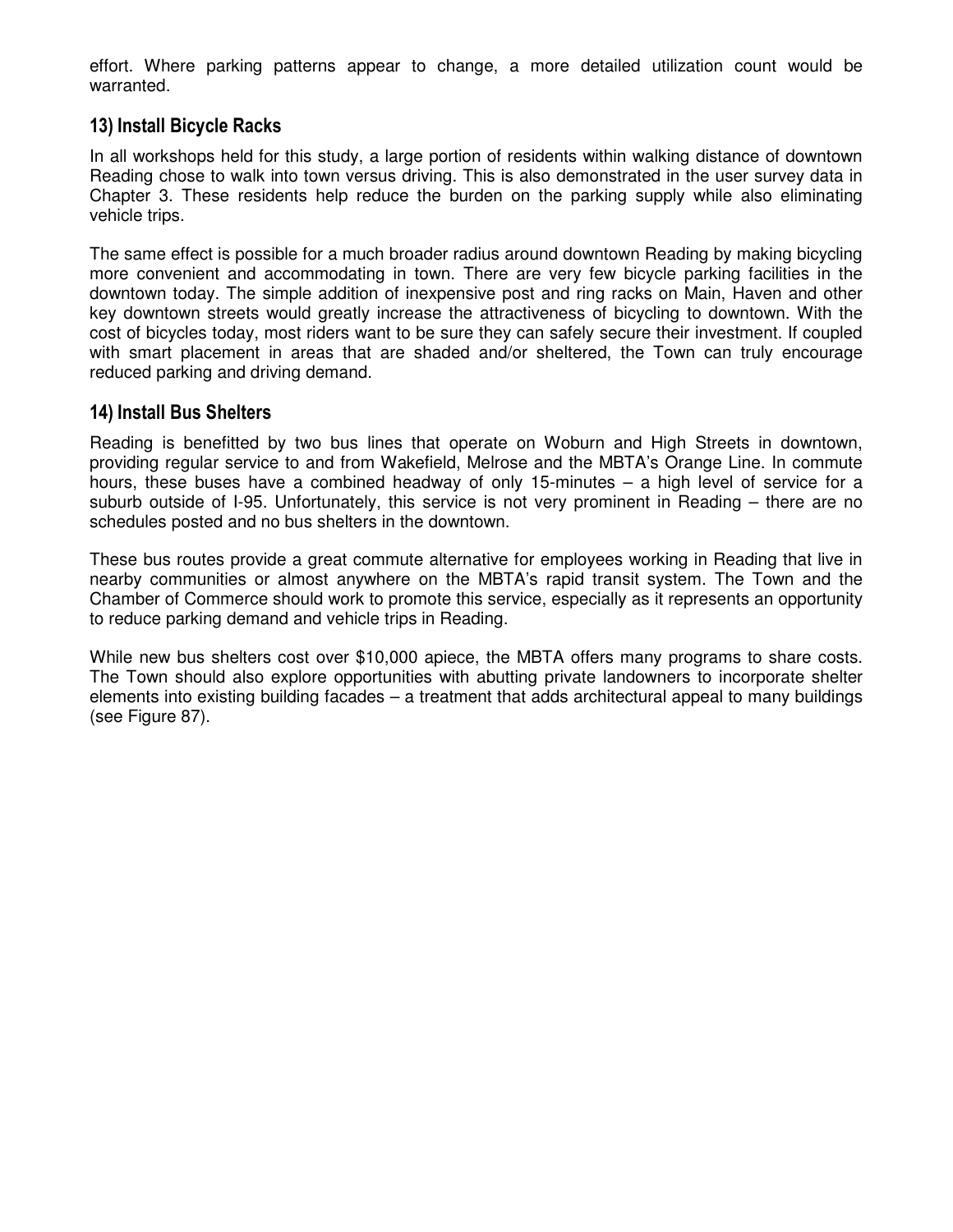# **Figure 87 Integrated Bus Shelter in Belmont**



# **Medium Term**

# 15) Initiate a New Commuter Permit Program

Reading has had a long history with commuter rail in its downtown. The impact of commuters parking on downtown streets pushed the Town to begin constraining access to the station from outside Reading many years ago. The development of the Anderson RTC station helped alleviate a lot of commuter demand at the Reading Depot, and non-resident commuter spaces at the Depot are few. However, in-town commuters continue to flood available parking around the station today. The utilization study revealed that commuter parking at the station and up several residential streets to the west was fully utilized.

While an expansion of supply (such as Recommendation 8) will help alleviate some pressure on residential streets in the short-term, the high demand for access to commuter rail service will continue to fully utilize all available spaces. As a result of this high demand, choice spaces are available on a first-come, first-served basis, with only the proof of a \$25/year community access sticker. As a result, commuters who do not go into work early are often faced with the difficulty of finding parking or a long walk from an available space. An unknown number of would-be rail commuters are discouraged and drive to their jobs.

The Town has an opportunity to provide this park & ride privilege to more people while helping improve the area around the Depot. By implementing a tiered pricing structure at more market-based rates, the Town can allow more residents to have the opportunity to park at the station while encouraging a better commuter profile in town as well as towards Boston. Higher prices would be charged for the closest spaces with one or more tiers of lower priced permits for spaces further from the station.

With the introduction of a limited quantity of higher-priced permits for prime station parking, commuters will be affected in a number of positive ways:

- Spaces close to the station will become available all day long, allowing commuters who avoid the area after the early part of the rush hour to catch a train, as opposed to driving in the more congested mid-morning hours.
- Many existing commuters who pay so little to park will be encouraged to carpool, walk, bike or take the bus to the Depot.
- Commuters who are happy to walk further from their parking space will be rewarded by paying a reduced price to park.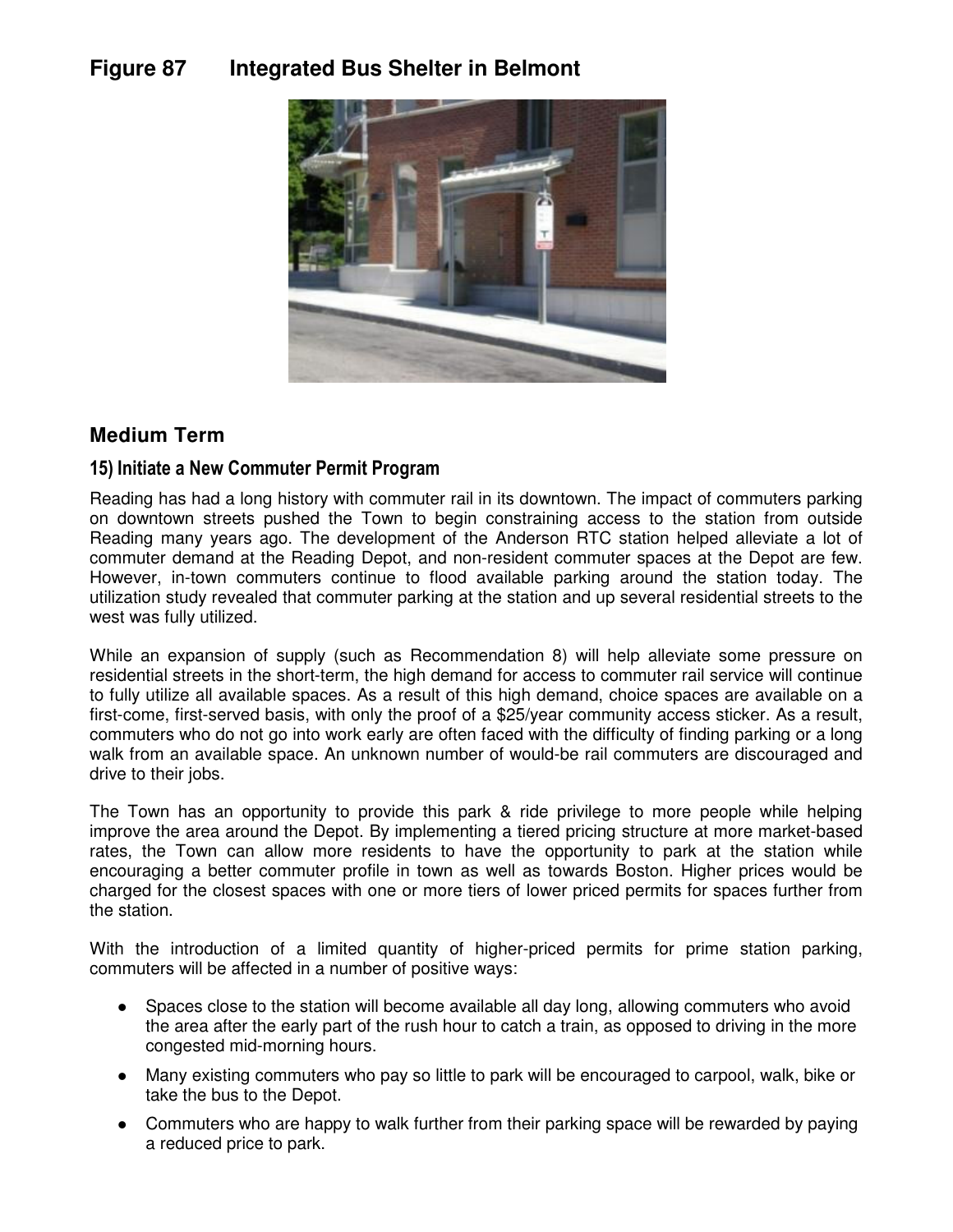If the Town sets a fair rate that is comparable to the cost of parking at other commuter rail stations in the area (which now charge at least \$2 per day, or over \$480 per year), it can use the revenues to make improvements to the station area and especially the residential streets where many commuters park today. In turn, if the Town clearly directs surplus revenues at these neighborhoods, these residents will have an incentive to put their own cars off-street when possible, generating even more revenue for their neighborhood.

### 16) Conduct a Paid Parking Pilot

As discussed in Recommendation 4, time-limited parking is a blunt instrument that only satisfies the majority of parkers who happen to complain about time-limits – which is a very small percentage of everyone who parks. Turnover data suggests a wide variety of durations are parked by travelers to downtown Reading. No one time limit can work well.

Pricing through the use of meters or pay stations has been in use in the United States since 1936, and many small communities like Reading use it today, including Needham, Framingham, and Concord. However, meters have a very bad reputation in America, both for the difficulty of finding change to put into them as well as the hassle of getting overtime tickets. Ironically, the concept of paying money to park on-street is actually not as much of a complaint. A recent Redwood City staff report summarizes the results found in downtown Burlingame, California:

In a recent "intercept" survey, shoppers in downtown Burlingame were asked which factor made their parking experience less pleasant recently... The number one response was "difficulty in finding a space" followed by "chance of getting a ticket." "Need to carry change" was third, and the factor that least concerned the respondents was "cost of parking." It is interesting to note that Burlingame has the most expensive on-street parking on the [San Francisco] Peninsula (\$.75 per hour) and yet cost was the least troubling factor for most people.

This is not an isolated result. Repeatedly, surveys of downtown shoppers have shown that the availability of parking, rather than price, is of prime importance.

Always available, convenient, on-street customer parking is of primary importance for retail to succeed. To create vacancies and rapid turnover in the best, most convenient, front door parking spaces, the most effective mechanism is to have price incentives to persuade some drivers - especially employees -- to park in less convenient spaces in lots or on-street parking a block or two away: higher prices for the best spots and cheap or free prices for the less convenient, currently underused spaces.

Motorists can be thought of as falling into two primary categories: bargain hunters and convenience seekers. Convenience seekers are more willing to pay for an available front door spot. Many shoppers and diners are convenience seekers: they are typically less sensitive to parking charges because they stay for relatively short periods of time, meaning that they will accumulate less of a fee than an employee or other all-day visitor. By contrast, many long-stay parkers, such as employees, find it more worthwhile to walk a block to save on eight hours worth of parking fees. With proper pricing, the bargain hunters will choose currently underutilized locations, leaving the prime spots free for those convenience seekers who are willing to spend a bit more.

After new time-limits, permits, and signing programs are in place, the Town should watch its parking monitoring results in a year to 18-months – particularly on Main Street in front of CVS. If utilization continues to be high and availability of spaces is a complaint of customers or businesses, the Town should consider a pricing pilot for these prime spaces. Not only is this location in prime need of availability for customers, its location is relatively confined – customers who seek the adjacent destinations are not likely to go further down Main or up Woburn Street to find free parking.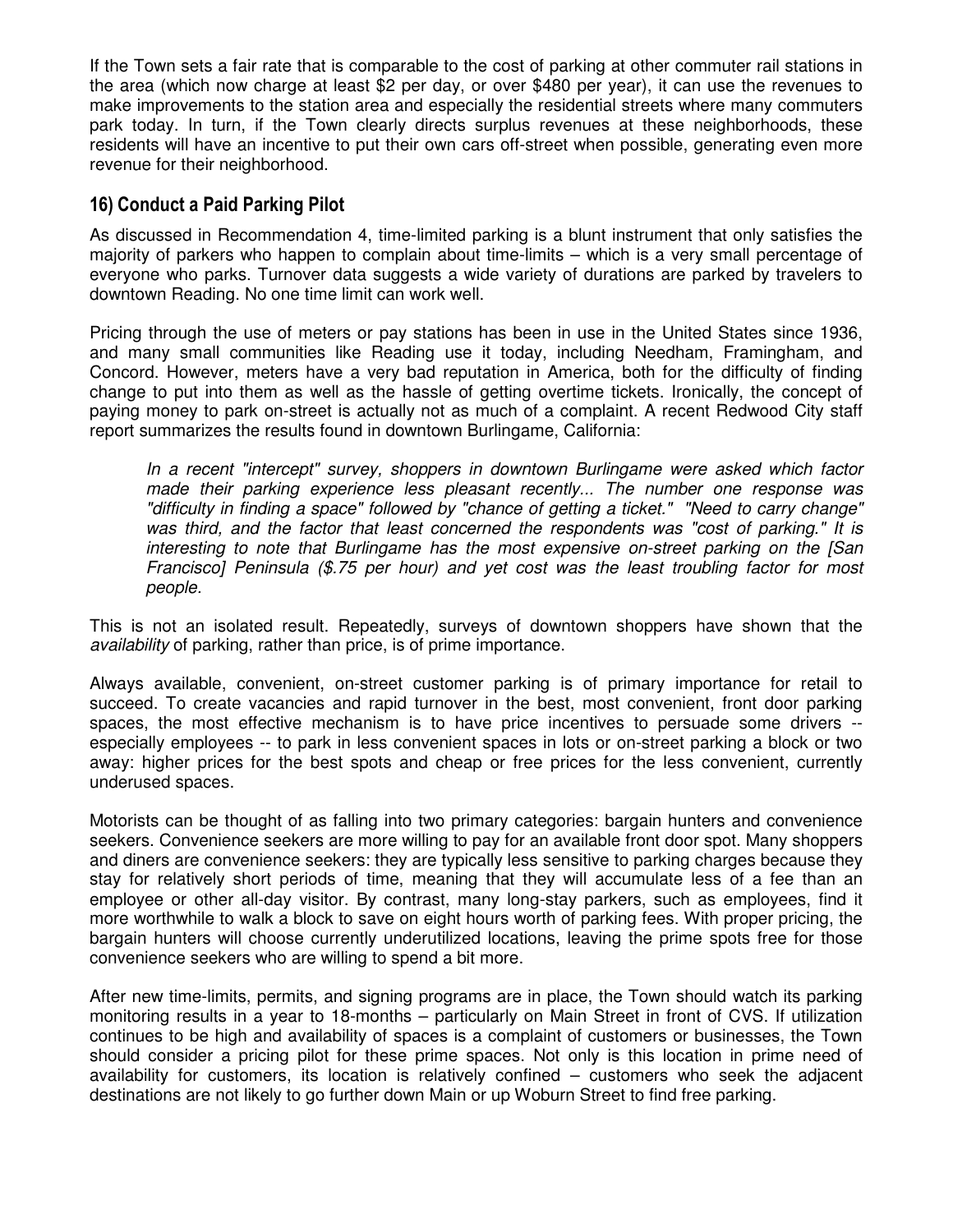### What is the right price for on-street parking?

If prices are used to create vacancies and turnover in the prime parking spots, then what is the right price? An ideal occupancy rate (on each and every block) is approximately 85% at even the busiest hour, a rate which leaves about one out of every seven spaces available<sup>10</sup>. This provides enough vacancies that visitors can easily find a spot near their destination when they first arrive. Ideally, parking occupancy for each block of on-street spaces and each garage should be monitored carefully, and prices adjusted regularly to keep enough spaces available. In short, prices should be set at market rate, according to demand, so that just enough spaces are always available. Professor Donald Shoup of UCLA advocates setting prices for parking according to the "Goldilocks Principle":

The price is too high if many spaces are vacant, and too low if no spaces are vacant. Children learn that porridge shouldn't be too hot or too cold, and that beds shouldn't be too soft or too firm. Likewise, the price of curb parking shouldn't be too high or too low. When about 15 percent of curb spaces are vacant, the price is just right. What alternative price could be better?<sup>11</sup>

If this principle is followed, then there need be no fear that pricing parking will drive customers away. After all, when the front-door parking spots at the curb are entirely full, under-pricing parking cannot create more curb parking spaces for customers, because it cannot create more spaces. And, if the initial parking meter rate on a block is accidentally set too high, so that there are too many vacancies, then a policy goal of achieving an 85% occupancy rate will result in lowering the parking rate until the parking is once again well used (including making parking free, if need be).

### Remove Time Limits

 $\overline{a}$ 

Once a policy of market rate pricing is adopted, with the goal of achieving an 85% occupancy rate, then time limits need not be instituted. With no time limits, much of the worry and "ticket anxiety" for downtown customers disappears. In Redwood City California, where this policy was recently adopted, Dan Zack describes the thinking behind the City's decision in this way:

Market-rate prices are the only known way to consistently create available parking spaces in popular areas. If we institute market-rate prices, and adequate spaces are made available, then what purpose do time limits serve? None, other than to inconvenience customers. If there is a space or two available on all blocks, then who cares how long each individual car is there? The reality is that it doesn't matter.

# 17) Develop a Commuter Benefits Program

Many employers in downtown Reading provide free or reduced price parking for their employees as a fringe benefit. This is a customary practice in most suburban workplaces. Unfortunately, it hides the cost of providing parking, does nothing to reduce parking demand and gives no reward to those who forgo a car in their commute. Therefore, many communities in American who are seeking to reduce parking demand and encourage the use of alternate modes of transportation have begun instituting a "Parking Cash-Out" requirement. Under a parking cash-out requirement, employers can continue to give away their parking to employees on the condition that they offer the cash value of the parking subsidy to any employee who does not drive to work. The programs essentially require employers to pay employees who do not drive. While at first take this sounds like an entirely unreasonable burden, it has proven to be so cost-effective that major employers in America are now instituting these programs of their own accord in order to reduce the cost of supplying parking.

The success of parking cash-out has saved large universities and corporations millions of dollars in parking construction or leasing costs, and their employees are much happier because they are getting

<sup>&</sup>lt;sup>10</sup> This rate is a widely-accepted industry standard that provides a high level of convenience for parkers and largely eliminates the circling for parking which contributes to increased driver frustration, traffic congestion and collisions.

Shoup, D. (2005) The High Cost of Free Parking. Chicago: Planners Press.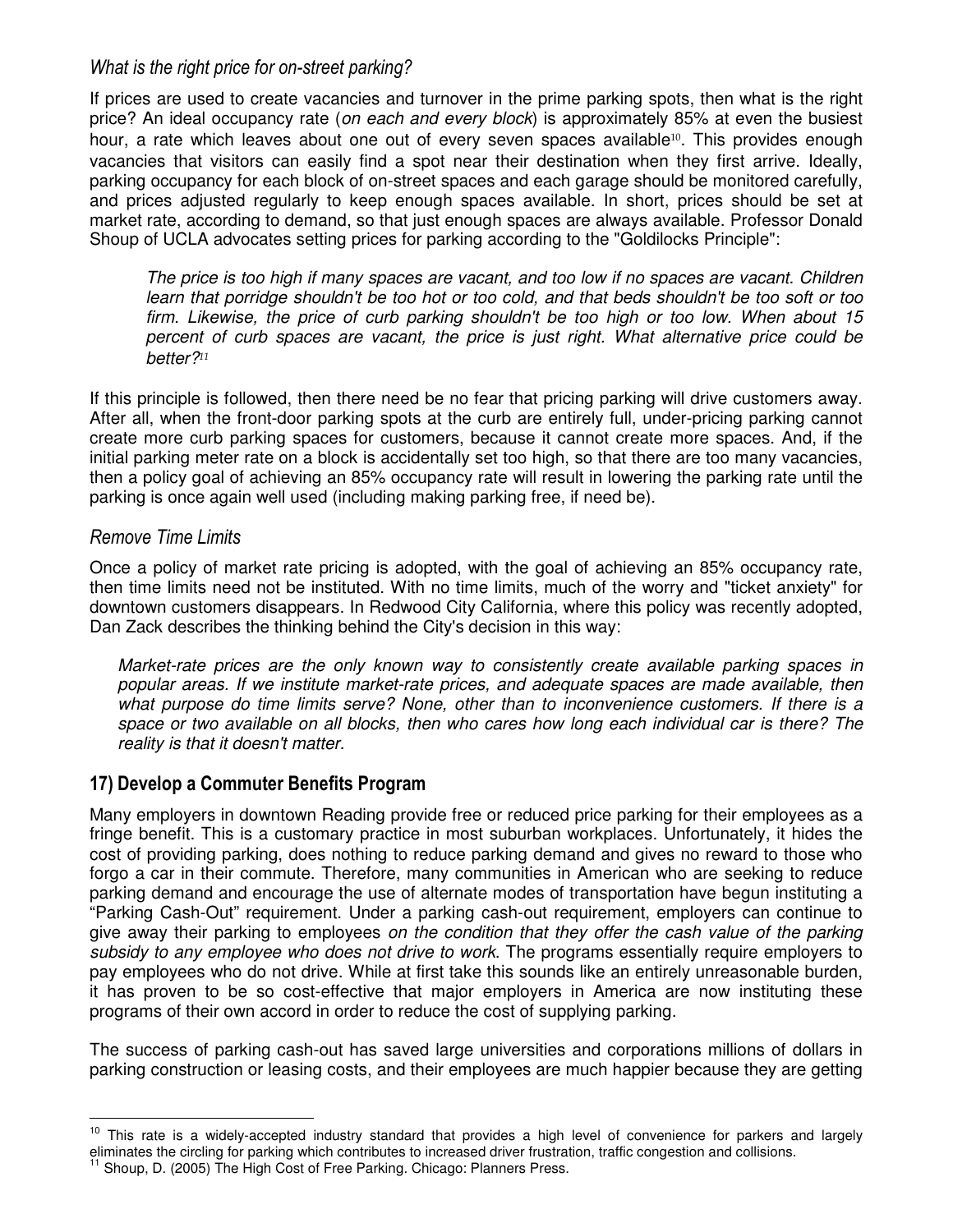paid for their decision not to drive. The payment is typically less than the cost of leasing or maintaining a parking space, but it is a substantial benefit to employees that is also a cost-saver for business.

Reading should consider working with its employers to offer this benefit to employees. The programs are so successful that they are now in Federal Highway guidance and have become law in California and Rhode Island.

#### Benefits of Parking Cash Out

The benefits of parking cash out are numerous, and include:

- Provides an equal transportation subsidy to employees who ride transit, carpool, vanpool, walk or bicycle to work. The benefit is particularly valuable to low-income employees, who are less likely to drive to work alone.
- Provides a low-cost fringe benefit that can help individual businesses recruit and retain employees.
- Employers report that parking cash-out requirements are simple to administer and enforce, typically requiring just one to two minutes per employee per month to administer.

In addition to these benefits, the primary benefit of parking cash-out programs is their proven effect on reducing auto congestion and parking demand. Figure 88 illustrates the effect of parking cash-out at seven different employers located in and around Los Angeles. It should be noted that most of the case study employers are located in areas that do not have good access to transit service, so that a large part of the reduced parking demand that occurred with these parking cash-out programs resulted when former solo drivers began carpooling.

# **Figure 88 Effects of Parking Cash-Out on Parking Demand**

|                                                  |                                    | <b>Parking Fee</b><br>in \$/Month | Decrease in<br>Parking |
|--------------------------------------------------|------------------------------------|-----------------------------------|------------------------|
| Location                                         | <b>Scope of Study</b>              | $(2006 \text{ } $)$               | Demand                 |
| Group A: Areas with little public transportation |                                    |                                   |                        |
| Century City, CA <sup>1</sup>                    | 3500 employees at 100+ firms       | \$107                             | 15%                    |
| Cornell University, NY <sup>2</sup>              | 9000 faculty and staff             | \$45                              | 26%                    |
| Warner Center, CA <sup>1</sup>                   | 1 large employer (850 employees)   | \$49                              | 30%                    |
| Bellevue, WA <sup>3</sup>                        | 1 medium-size firm (430 empl)      | \$72                              | 39%                    |
| Costa Mesa, CA <sup>4</sup>                      | State Farm Insurance employees     | \$49                              | 22%                    |
| Average                                          |                                    | \$64                              | 26%                    |
| Group B: Areas with fair public transportation   |                                    |                                   |                        |
| Los Angeles Civic Center <sup>1</sup>            | 10,000+ employees, several firms   | \$166                             | 36%                    |
| Mid-Wilshire Blvd, LA <sup>1</sup>               | 1 mid-sized firm                   | \$119                             | 38%                    |
| Washington DC suburbs <sup>5</sup>               | 5500 employees at 3 worksites      | \$90                              | 26%                    |
| Downtown Los Angeles <sup>6</sup>                | 5000 employees at 118 firms        | \$167                             | 25%                    |
| Average                                          |                                    | \$135                             | 31%                    |
| Group C: Areas with good public transportation   |                                    |                                   |                        |
| University of                                    |                                    |                                   |                        |
| Washington <sup>7</sup>                          | 50,000 faculty, staff and students | \$24                              | 24%                    |
| Downtown Ottawa <sup>1</sup>                     | 3500+ government staff             | \$95                              | 18%                    |
| Average                                          |                                    | \$59                              | 21%                    |
| Overall Average                                  |                                    | \$89                              | 27%                    |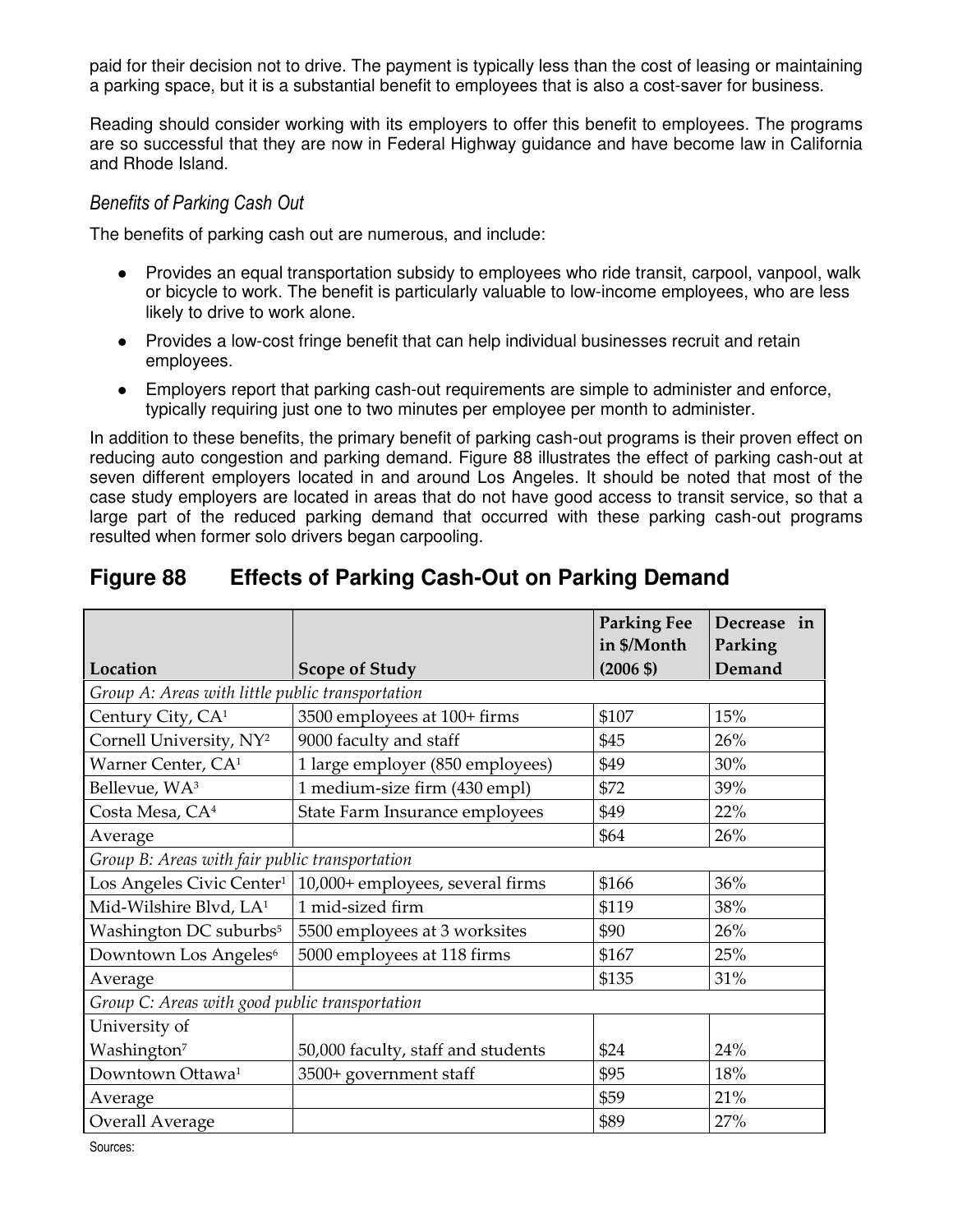<sup>1</sup> Willson, Richard W. and Donald C. Shoup. "Parking Subsidies and Travel Choices: Assessing the Evidence." Transportation, 1990, Vol. 17b, 141-157 (p145).

2 Cornell University Office of Transportation Services. "Summary of Transportation Demand Management Program." Unpublished, 1992.

3 United States Department of Transportation. "Proceedings of the Commuter Parking Symposium," USDOT Report No. DOT-T-91-14, 1990.

<sup>4</sup> Employers Manage Transportation. State Farm Insurance Company and Surface Transportation Policy Project, 1994.

5 Miller, Gerald K. "The Impacts of Parking Prices on Commuter Travel," Metropolitan Washington Council of Governments, 1991.

<sup>6</sup> Shoup, Donald and Richard W. Wilson. "Employer-paid Parking: The Problem and Proposed Solutions," Transportation Quarterly, 1992, Vol. 46, No. 2, pp169-192 (p189).

<sup>7</sup> Williams, Michael E. and Kathleen L Petrait. "U-PASS: A Model Transportation Management Program That Works," Transportation Research Record, 1994, No.1404, p73-81.

In addition to promoting parking cash-out, the Town can work proactively with employers to promote ridesharing, transit passes, bicycling, flexible work hours and guaranteed ride home programs.

# **Long Term**

### 18) Implement Parking Maximums

Maximum parking requirements generally alleviate traffic congestion and reduce auto use through a simple three step process:

- 1. Maximum parking requirements are set low enough to so that if parking at a location is given away for free, there will be a shortage.
- 2. Parking at these locations is then provided to the people who use it for a price that covers at least part of the cost to finance and operate the parking, so that the cost is revealed. Alternately, employers and other parking providers find it cost effective to provide strong subsidies for alternative transportation (such as free transit passes or a parking cash out program), rather than incur the cost of building additional parking. Furthermore, providing maximum choice to tenants and customers.
- 3. Removing parking subsidies (or providing equally strong subsidies for other modes) then brings travel choices into balance, toward public transit, cycling and walking.

Maximum requirements must be complemented by the correct pricing for both on and off-street parking that ensures a 15-percent vacancy rate in all parking facilities, in order to prevent parking shortages (or surpluses).

#### 19) Implement Demand-Responsive Pricing

Building upon the success of the parking pricing pilot, Reading should consider a full demandresponsive on-street pricing program as its downtown builds out into its parking supply. Using pay stations on every block, prices would be set at rates that create a 15% vacancy rate on each block (with no time-limits). Ideal hourly parking rates vary according to the time of day. The first 20 minutes may be free but every additional hour is priced according to the best value at that period of time in the day. Morning hours are generally cheaper, lunch hours demand a higher fee, afternoon hours reduce in price, and evening hours – especially on weekends – are likely to demand the highest rates. This rate structure makes parking free or cheap for short-stay visitors (such as retail customers), makes all day parking much more expensive, and creates availability during high demand dining and entertainment hours. Employees and residents are discouraged from parking at the meter spaces that are intended for customers, and are encouraged to purchase a monthly permit. Because of the variable rates, monthly permits (intended for residents and employees) are less expensive than parking all day at the meters.

After an initial trial period, occupancy rates for each block and each parking facility should be reviewed and then adjusted down or up to achieve the 85% occupancy goal, as described earlier. For each block and each parking lot in Reading, the right price is the price that will achieve this goal. This